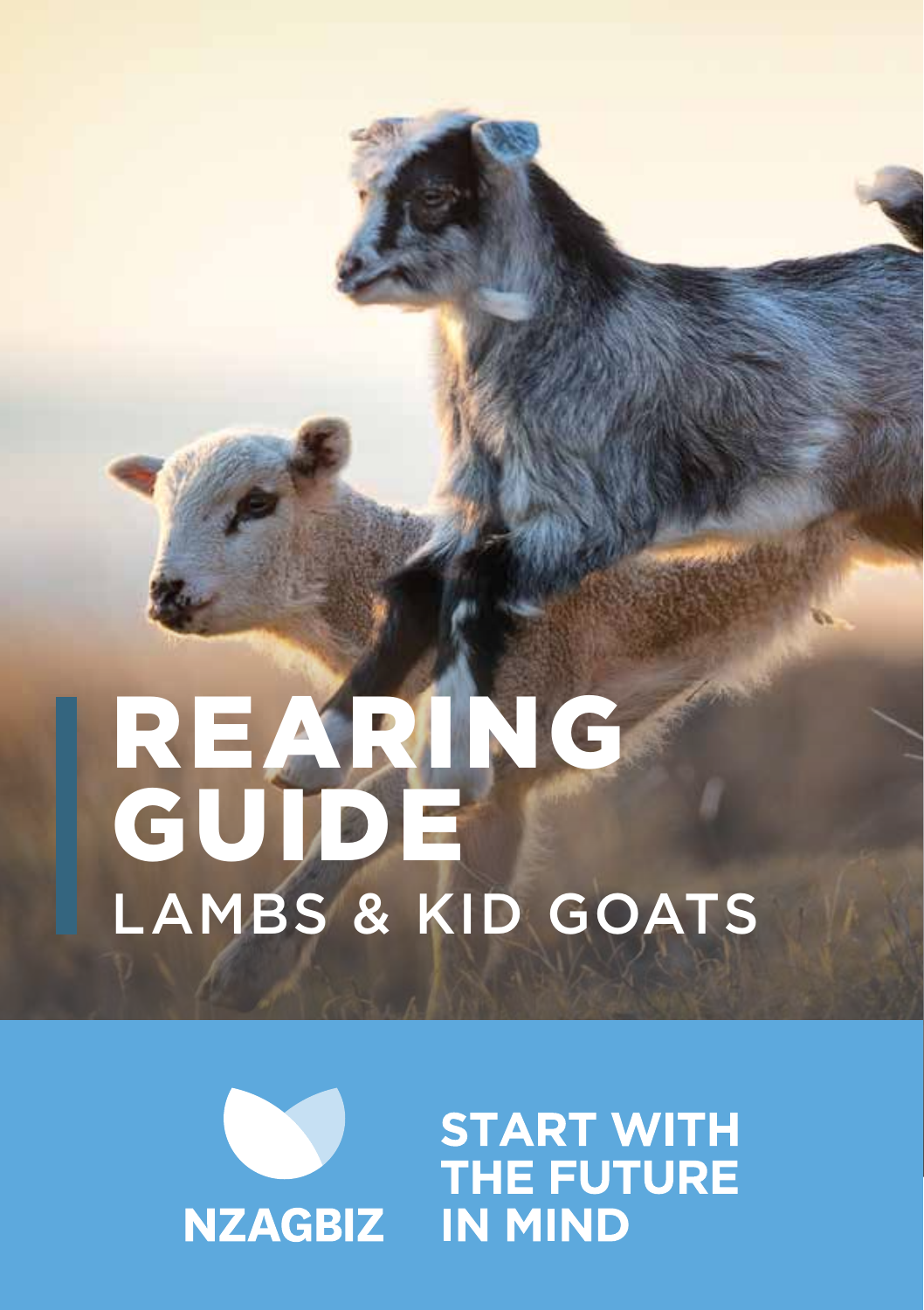



The NZAgbiz Feed Guide is the property of NZAgbiz Limited, a Fonterra owned business unit. The information contained in this document is provided as a guide only. While every effort has been made to ensure this information is correct, NZAgbiz Limited and Fonterra make no express or implied warranty about the accuracy of this information and accept no liability for reliance of its content. If in doubt, please consult your veterinarian.

Ankid™, Anlamb™, Biosupport™,Jumpstart™ and Novolyte™ are trade marks of the Fonterra group of companies.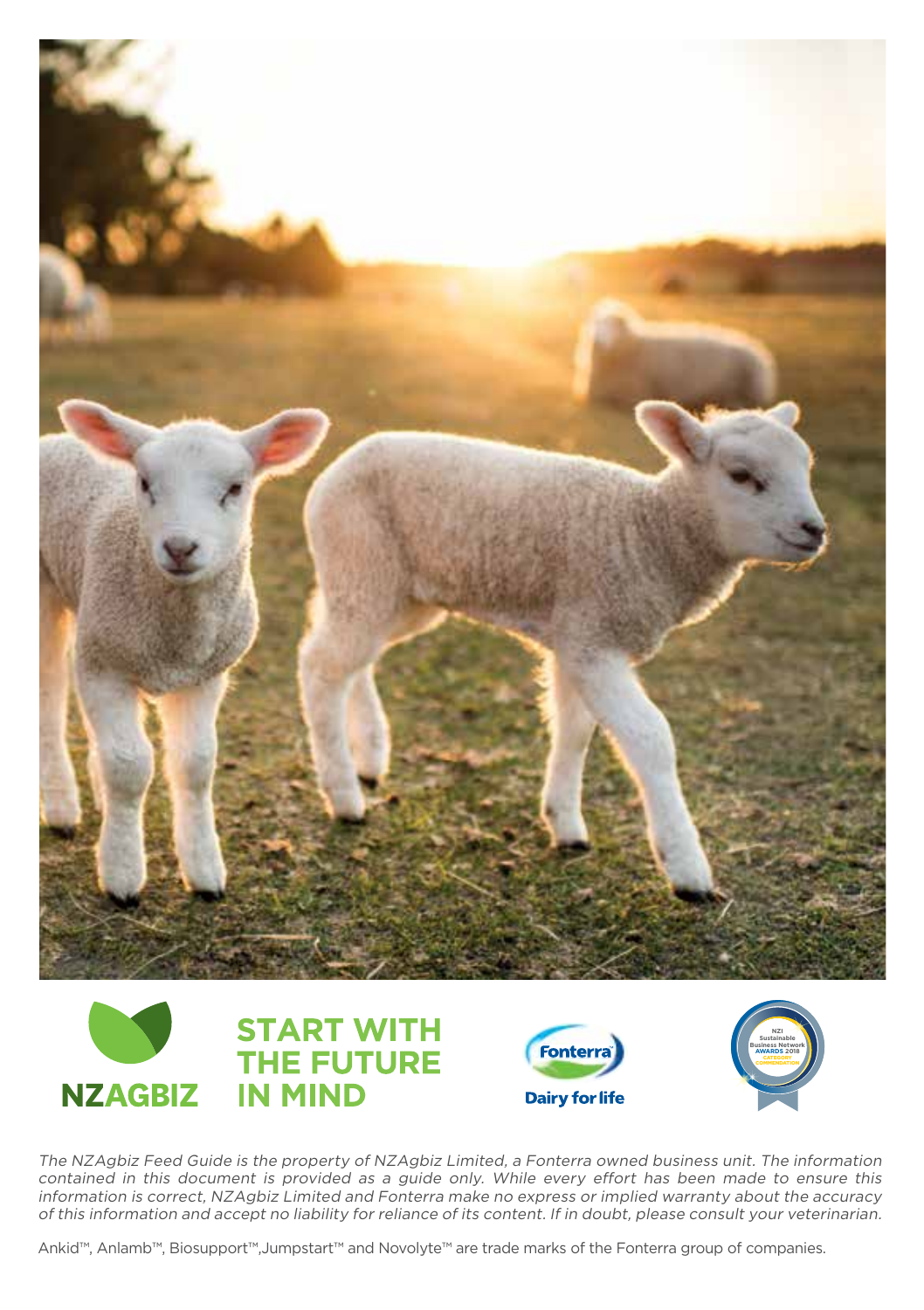### **CONTENTS**

#### REARING BEST PRACTICE

- Lamb and kid goat housing and hygiene
- Lamb and kid goat feeding
- Milk replacer
- Lamb and kid goat health
- Nutritional scours
- Infectious agents
- 13 Rehydration during scours
- Bloat in lambs and kid goats

#### PRODUCT RANGE

- Colostrum
- Jumpstart
- Lamb and kid goat milk replacers
- Anlamb
- Ankid
- Novolyte electrolyte
- Biosupport probiotic

#### USAGE GUIDE

- 27 Product usage guide
- Feeding guidelines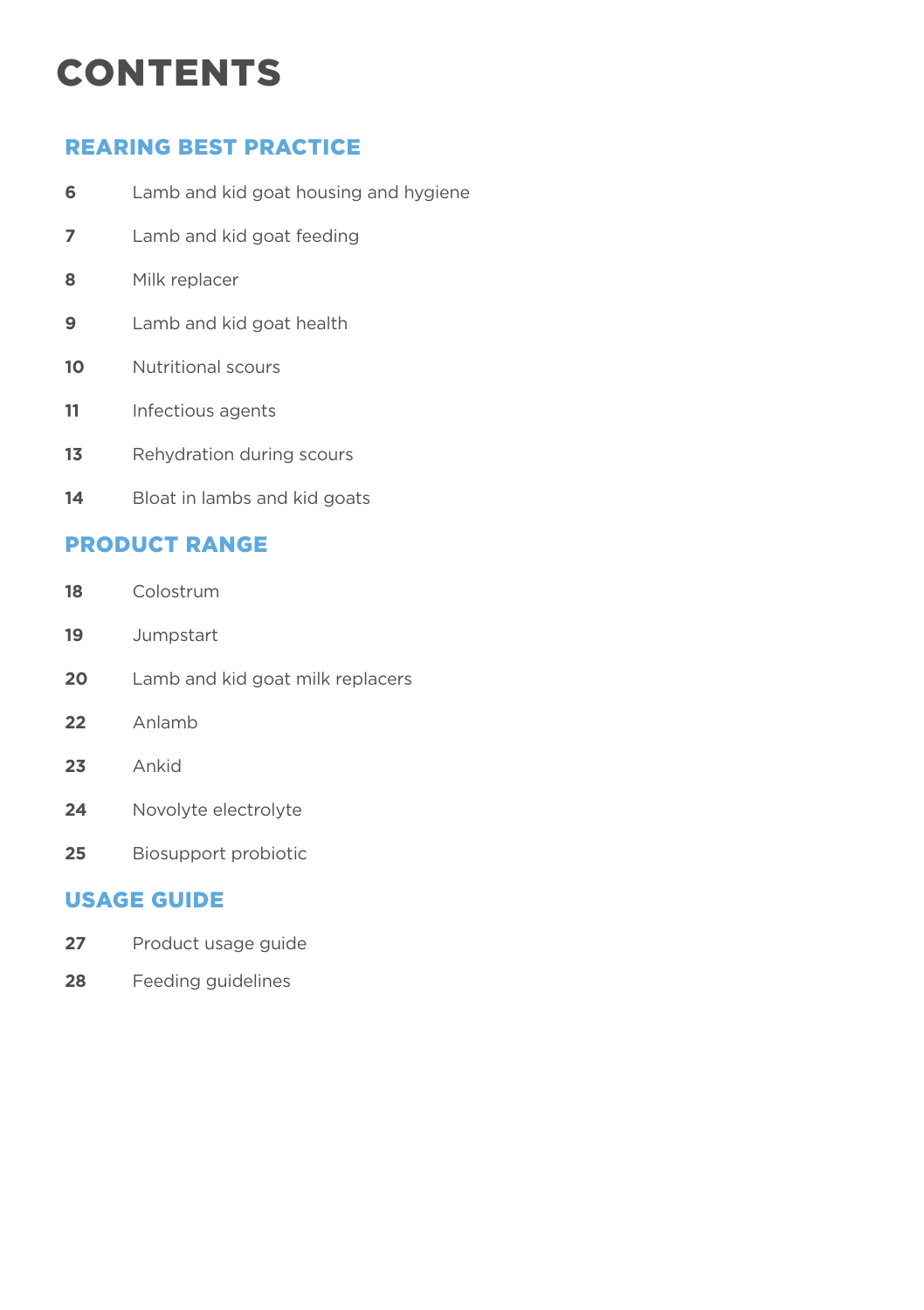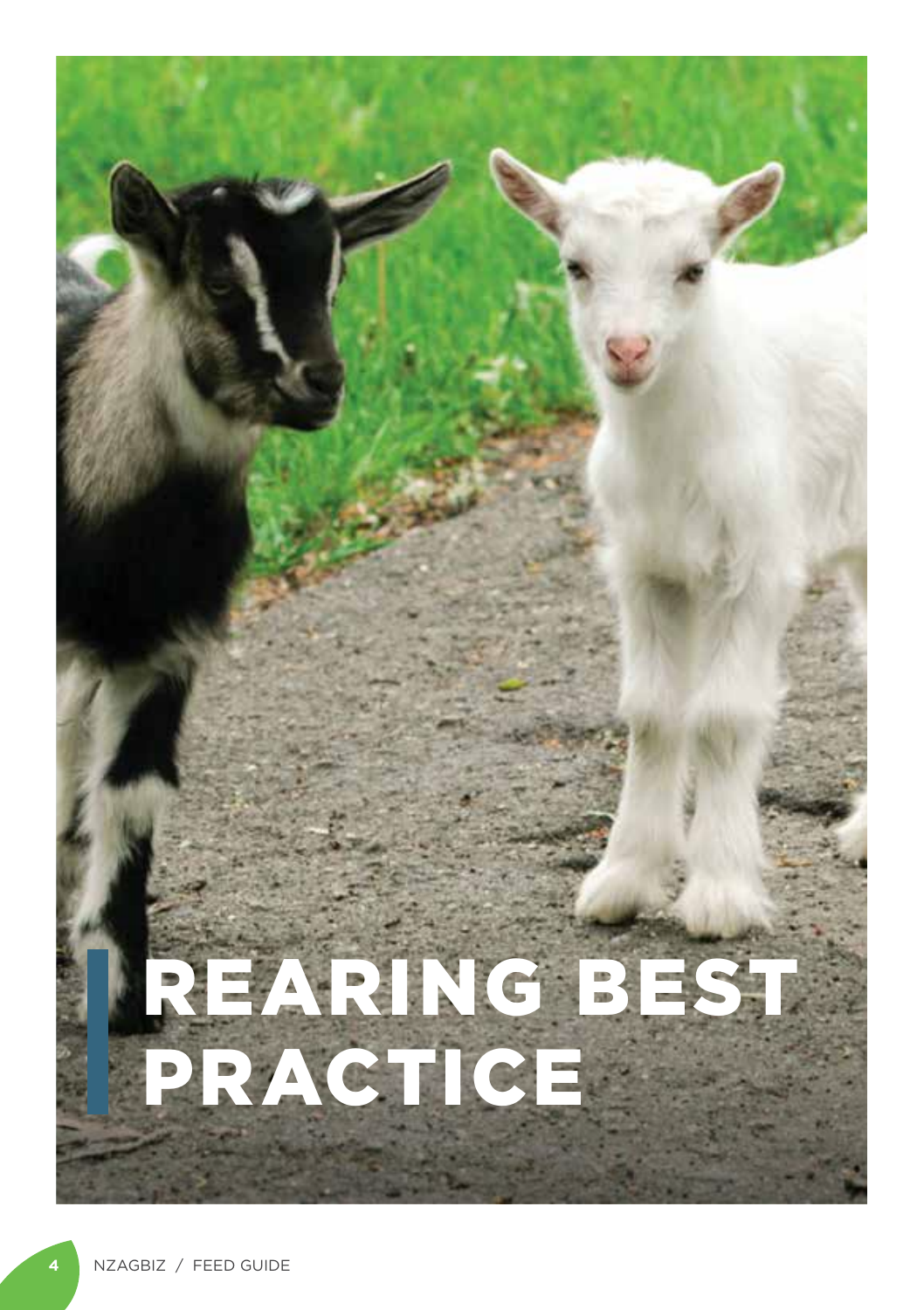### INTRODUCTION

The better start an infant animal has in life, the better animal they will be in years to come. Rearing a strong healthy animal starts with good nutrition and management of the mother to support a robust newborn at birth followed by quality nutrition and management practices during rearing.

Nutrition, and thus feed inputs, plays a crucial role in the development, growth and well-being of young animals. As with any feed it is important to source products that are nutritious, highly reputable, carefully designed and made from high-quality ingredients.

### "GIVE TOMORROW'S STOCK THE BEST START TO LIFE TODAY"

This Feed Guide has been designed to provide you with best practice rearing guidelines, informed by recent scientific and applied research, the product options available to you and our recommended usage.

**If you have any questions, please call 0800 809 011**

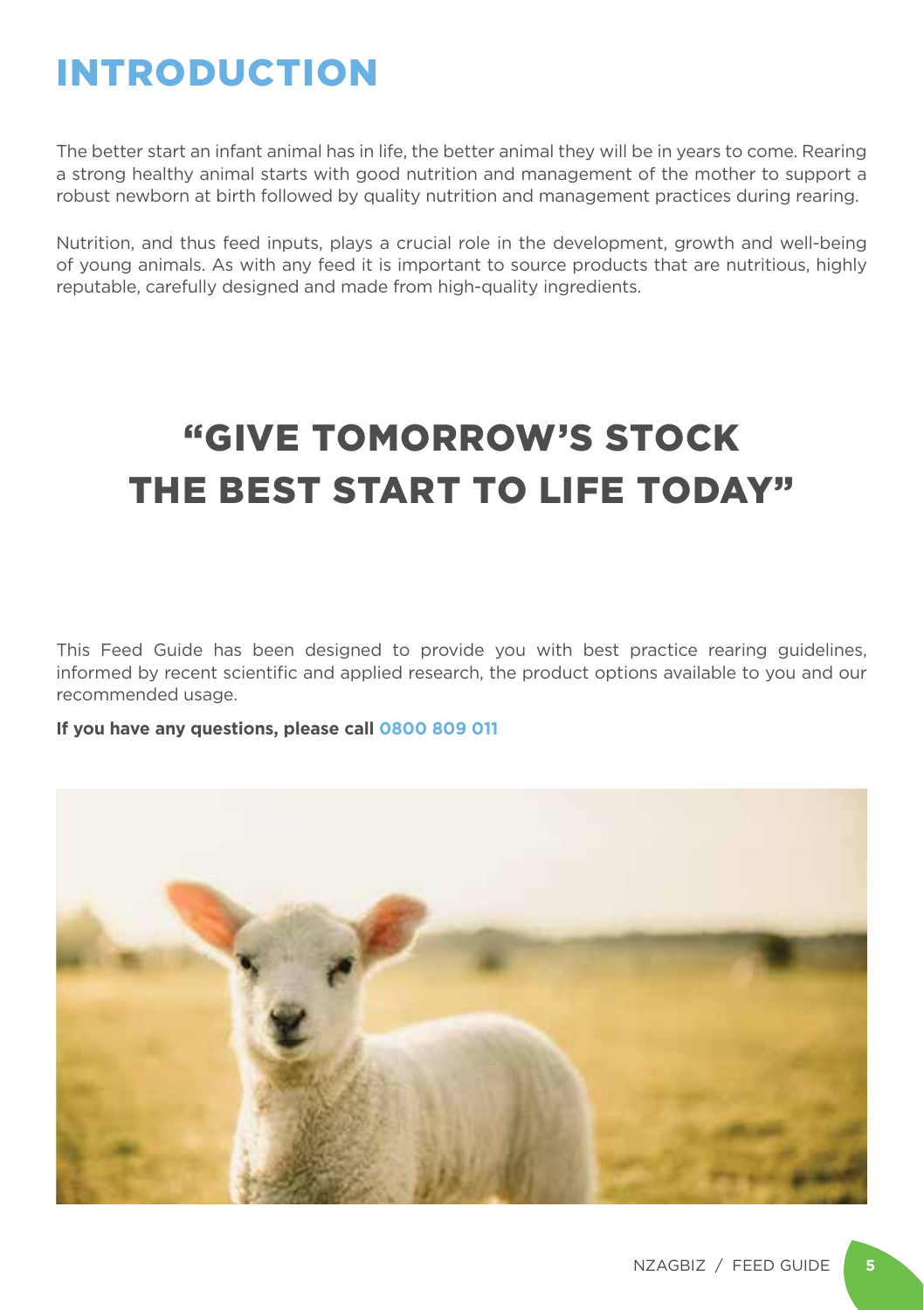### LAMB AND KID GOAT HOUSING AND HYGIENE

#### **Housing**

Lambs and kid goats require shelter to live in which needs to be secure, clean and safely penned off. An individual newborn requires approximately  $1m<sup>2</sup>$  of space and by 3 weeks this requirement will double. The shelter will require bedding for sleeping to provide warmth, insulation and comfort e.g. straw, hay, sawdust, wood shavings, and leaves. It should also be dust free to avoid respiratory issues. Keep this area clean and dry to prevent bugs accumulating and to prevent the spread of disease. Always ensure there is plenty of fresh drinking water available too.

#### **Hygiene**

The newborn's navel should be checked and dipped in iodine (preferably alcohol-based to speed up drying) or disinfectant to prevent a navel infection. Ensure the navel is soaked down to the skin at the base of the navel. Whilst hand-rearing, and particularly for the first few weeks, it is important to keep all bottles and teats thoroughly clean to prevent infections.

We can't emphasize enough the importance of feeding hygiene, throughout the rearing process. Bugs can cause bloat in 3- 5-week-old both lambs and kid goats, so maintaining good hygiene as the infant gets older is essential. Diluted bleach can be used as a disinfectant but rinse the utensils well before re-using for feeding.

#### **Travel**

Ensure all transport is performed in clean trailers to avoid health issues. Also ensure there is sufficient space to avoid smothering – partitions in trailers with no more than 6 to 8 animals per partition is recommended. Before loading dip lambs or kid goats' navels in iodine solution right down to the base to avoid navel infections.

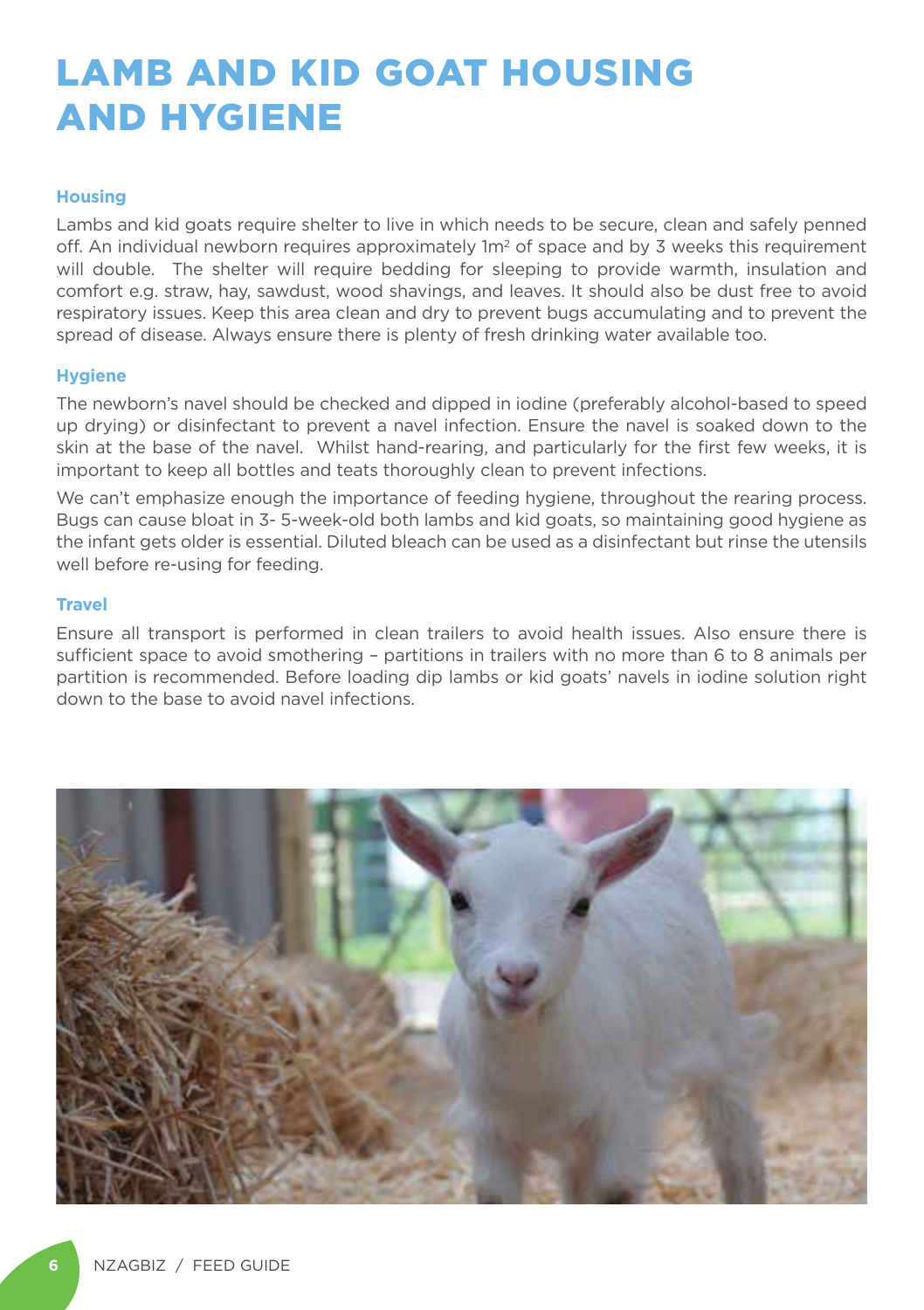### LAMB AND KID GOAT FEEDING

#### **Colostrum**

Colostrum is essential for young lambs and kid goats to provide immunity to a wide range of bugs. A new-born should receive good quality colostrum from its mother, if not available good quality cow's colostrum (Brix>22) or Jumpstart (refer to page 19), within 6-12 hours of birth. It is recommended to feed 15% of the animal's body weight in colostrum for at least 2 days. In nature, a mix of colostrum and milk feeding would naturally be continued until 4 days after birth. This "transition milk" contains lower levels of immunoglobulins but additional nutrients, growth factors and bioactives that continue to support the development of the digestive tract and to support growth and health. After ensuring they have received colostrum (day 1-2), "transition milk" (day 3-4), a milk replacer should be introduced.

#### **NOTE**

Feeding lambing ewes / kidding goats well promotes the birth of healthy animals and good colostrum quality and production.

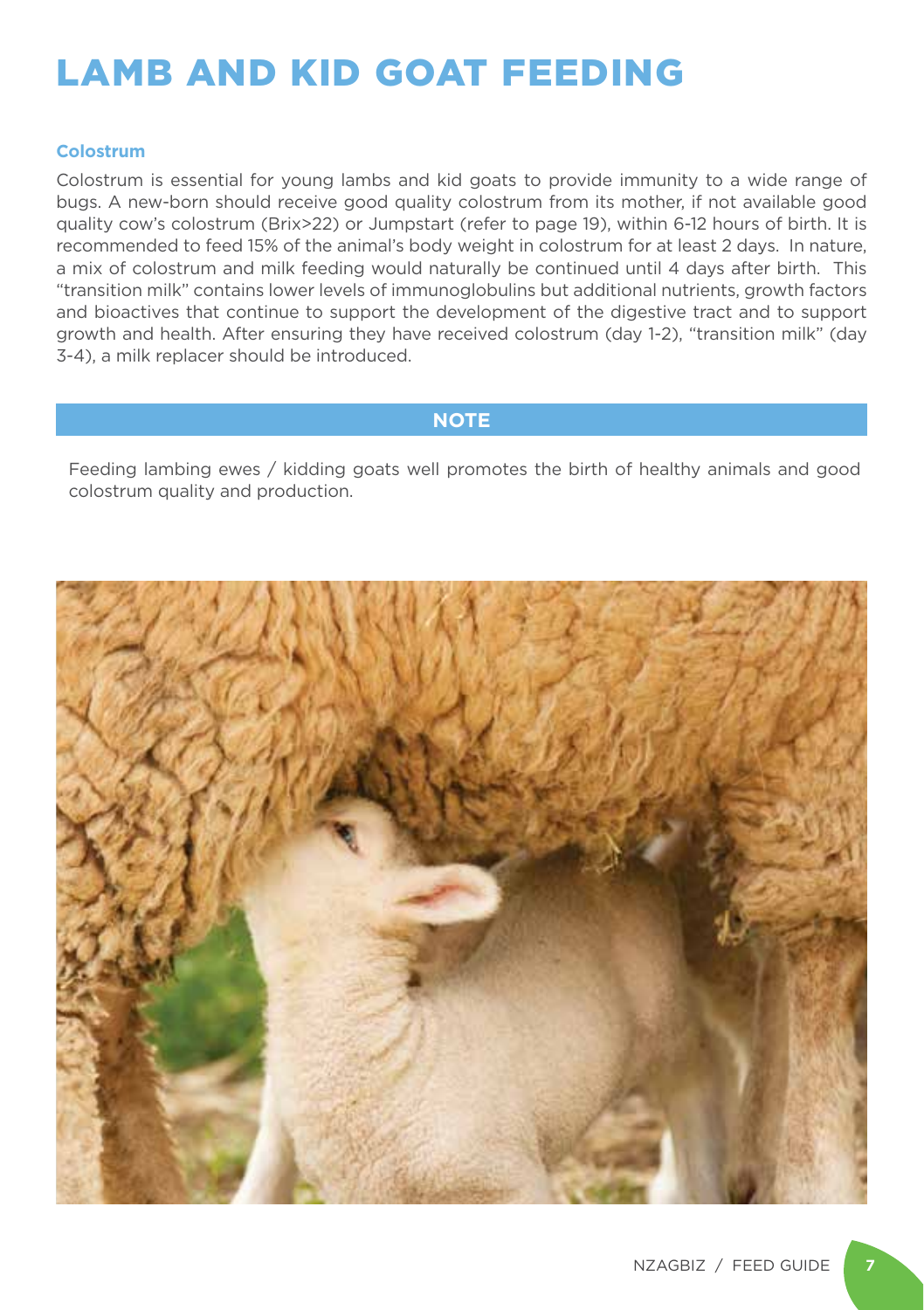### MILK REPLACER

Always follow feeding instructions. A lamb or kid goat will continue to drink as much as possible, but the most natural way they feed is little and often. Lambs and kid goats have small stomachs so be cautious when feeding large volumes of milk replacer as this can cause discomfort and bloat. We recommend 4-6 feeds per day depending on age and weight if feeding with bottles or cafeterias. Lambs reared on automatic feeders that supply free access to milk will establish their own feeding pattern and will naturally not overfeed. It is essential when using automatic feeders, to ensure they are cleaned and calibrated weekly, that the teats are checked regularly and replaced if damaged, and that there are no leaks or power outages. If lambs or kid goats do not have access to milk freely in these systems, overfeeding can occur causing discomfort or bloat. In the event of power outages and lambs or kid goats are very hungry, monitor feeding of individual animals to avoid over-indulgence.

To reduce overfeeding, check the hole in the teat is not too big. If the milk is free-flowing from the teat, the hole is too big. If the lamb or kid goat is weak and unable to suckle, a reviver (tube feeder) should be used to feed colostrum and/or a milk replacer.

#### **Water and hard feed**

Fresh clean water must always be available. Free access to solid feed starter diets (concentrates and forages) may be offered from day 7 onwards to promote the development of the rumen. As with milk inputs, solid feed diets should be of good quality, feeders regularly cleaned and old feed discarded.

Once the lamb or kid goat reaches 4 to 6 weeks old, depending on the weaning system, approximately 50% of its nutrients should be from solid feed such as good quality pasture or concentrates.

#### **Weaning**

Weaning is the transition of the lamb or kid goat's diet from liquid (e.g. milk replacer) to solid feed. Lambs and kid goats should be eating solid feed for a minimum of 21 days, showing rumination behavior (i.e. chewing their cud) and be drinking water freely at the time of weaning. As a general guide, lambs and kid goats should be at least 40 days old and weigh at least 15kg (lambs) or 16kg (kid goats), before weaning. Milk replacer should be gradually removed to give the animal time to adjust to the new feeding regime.

The weaning strategy for lambs depends on the feeding system in use. If feeding on ad-lib by auto-feeder, this is generally done by abrupt weaning at 4-5 weeks provided lambs and are a minimum 13kg, are in good health and body condition, and are eating solid feed and ruminating. When on a restricted feeding system (i.e. bottle fed) and they have reached about 12kg, reduce feeds from 3 x daily (3 x 350mL) to 2 x 350mL per day for a week (not before week 3), then 1 x 350mL a day for a week and then wean.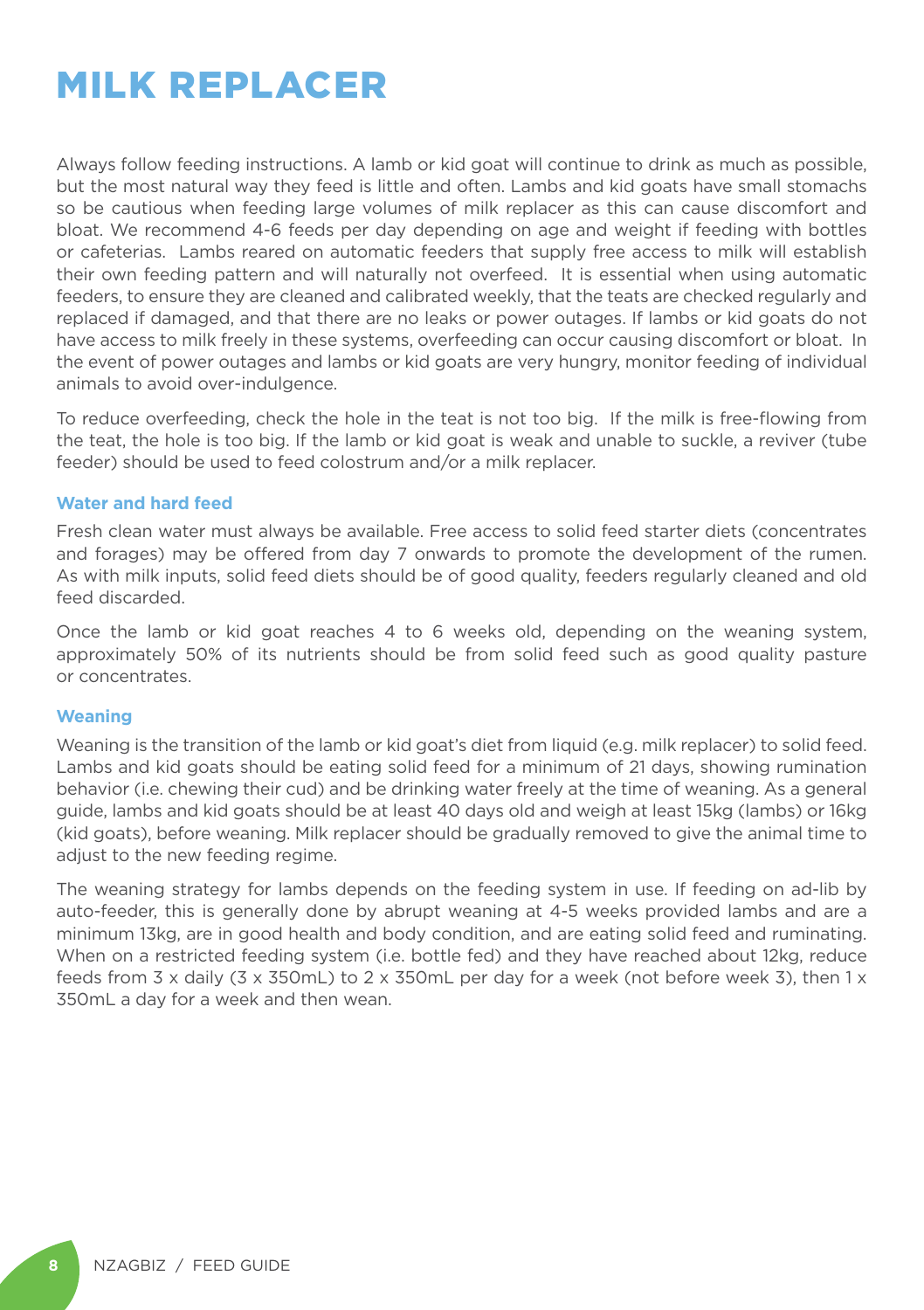### LAMB AND KID GOAT HEALTH

#### **Identifying infection**

Lambs and kid goats are susceptible to some common infections. It's important to identify warning signs of illness and know how to control and prevent infectious diseases should they arise. If in doubt, consult your veterinarian.

| <b>CAUSE</b>             | <b>POSSIBLE SYMPTOMS</b>                                                                              | <b>RECOMMENDATIONS</b>                                                                                                                      |
|--------------------------|-------------------------------------------------------------------------------------------------------|---------------------------------------------------------------------------------------------------------------------------------------------|
| Abdominal pain           | • Grinding teeth (usually a sign of pain)                                                             | • Check for scours and/or bloat<br>• Check fiber intake - is the lamb/kid<br>goat getting enough                                            |
| <b>Bloat</b>             | · Swollen stomach, lethargic                                                                          | • Refer to page 14                                                                                                                          |
| Dehydration              | · Sunken eyes<br>When pinched skin will not return back<br>$\bullet$<br>to normal quickly             | · Identify cause<br>• Rehydrate (refer to page 13)                                                                                          |
| Infected tag             | Ear will be red, cut, infected<br>Ear could be hot and swollen                                        | • Remove any foreign matter<br>• Apply antibiotic (purple) spray<br>• Hot & swollen, treat with antibiotics                                 |
| Foot injury / scald      | $\cdot$ Lame<br>Reluctant to stand                                                                    | • Remove any foreign objects<br>• Spray foot with antibiotic spray<br>• If severely lame, treat with antibiotics as<br>directed by your vet |
| Infected naval           | • Swollen / lump<br>• Weaping / pussy                                                                 | • Treat with antibiotics as directed by<br>your vet                                                                                         |
| Infectious agent         | • Reluctant to drink<br>Scours<br>$\bullet$                                                           | • Refer to page 9                                                                                                                           |
| Respiratory<br>infection | • Coughing<br>Rapid respiration or shivering<br>$\bullet$                                             | • Check for cold or wet conditions<br>(draughty or poor ventilated shelter)<br>• Treat with antibiotics as directed by<br>your vet          |
| <b>Scours</b>            | Nutritional: Faeces pale in colour, can be<br>yellow and softer than normal                           | Refer to page 10                                                                                                                            |
|                          | Infectious: Dull animal, high temperature,<br>faeces foul smelling and may contain<br>mucous or blood |                                                                                                                                             |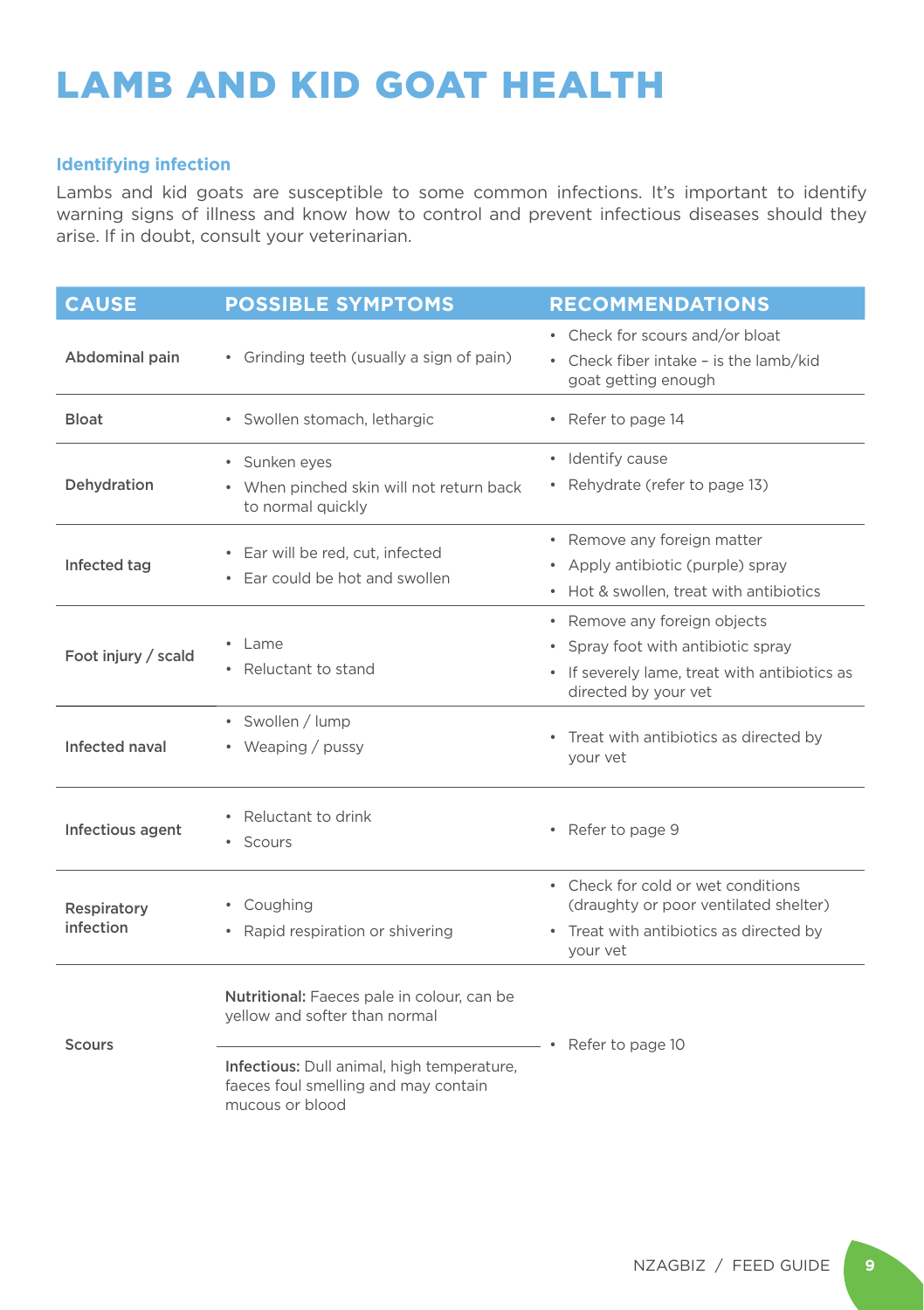### NUTRITIONAL SCOURS

Nutritional scours are usually a result of poor-quality milk/milk replacer, poor mixing of milk replacer or over-feeding. High energy diets and pasture can also result in nutritional scours in older lambs and kid goats

#### **Prevention**

- Maintain clean and hygienic conditions within the lambing/kidding area, the rearing shed and all personnel working with the animals.
- Ensure footwear is clean and only use gumboots dedicated to the facility
- Walk through the foot bath and refresh this with a sanitiser daily
- Remove or cover clothing that has been in contact with other livestock since it was last laundered and use dedicated overalls that are kept within the facility
- Ensure hands are clean and gloves are always worn when handling the animals
- Sterilise all equipment regularly
- Avoid overcrowding of pens

#### **Infectious Scours**

Infectious scours (bloody, foul-smelling) is almost certainly something serious and will require vet assistance and/or laboratory testing for an accurate diagnosis. If this is the case, we would recommend contacting your local vet as soon as possible.

#### **NOTE**

Scours can cause lambs/kid goats to lose a large amount of fluids each day. It is important to ensure these animals are well hydrated.

- Remove any lambs/kid goats suffering from scours from the pen and place in isolation (clean, warm and dry)
- Treat affected lambs with Novolyte (refer to page 24), kid goats with a suitable electrolyte, and supply milk replacer as recommended
- If the lamb/kid goat has recovered it can leave isolation and return to a self-feeding group
- If the lamb/kid goat has not recovered at day four, seek veterinary advice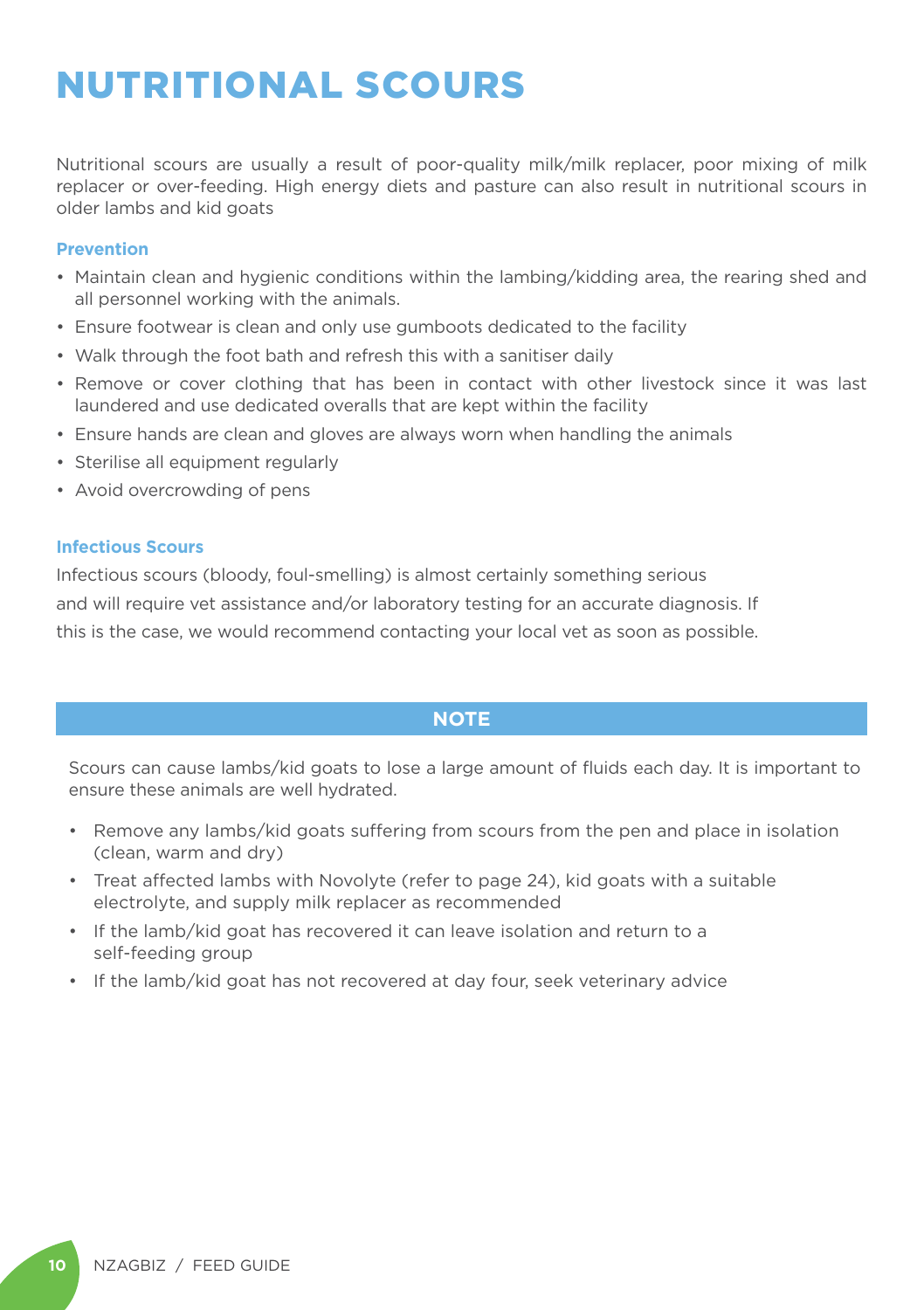### INFECTIOUS AGENTS

| <b>INFECTIOUS</b><br><b>AGENT</b> | <b>POSSIBLE SYMPTOMS</b>                                                                                                                                                                                                                                                                   | <b>RISK</b>                                                                                                                                                                                              |
|-----------------------------------|--------------------------------------------------------------------------------------------------------------------------------------------------------------------------------------------------------------------------------------------------------------------------------------------|----------------------------------------------------------------------------------------------------------------------------------------------------------------------------------------------------------|
| E-COLI                            | • Occurs at <10 days of age<br>• Salivate and have a cold mouth                                                                                                                                                                                                                            | • Provide good environment conditions<br>• Practice good hygiene<br>• Incidence is decreased by good<br>colostrum intake                                                                                 |
| <b>ROTOVIRUS</b>                  | • Occurs at 10-14 days of age<br>• Scouring; very liquid and yellow<br>• Depressed and dehydrated                                                                                                                                                                                          | • Provide good environment conditions<br>• Practice good hygiene<br>• Incidence is decreased by good<br>colostrum intake                                                                                 |
| <b>CRYPTOSPORIDIUM</b>            | • Occurs at 5-10 days of age<br>• Scouring; very liquid and yellow<br>• Animals maybe feeding and active                                                                                                                                                                                   | • Provide good environment conditions<br>• Practice good hygiene<br>• Incidence is decreased by good<br>colostrum intake                                                                                 |
| SALMONELLA                        | • Occurs at any age<br>• Scouring; very liquid and yellow<br>• Animals <1 week of age may not<br>show clinical signs and sudden death<br>can occur                                                                                                                                         | • Provide good environment conditions<br>• Practice good hygiene<br>• Incidence is decreased by good<br>colostrum intake                                                                                 |
| <b>COCCIDIOSIS</b>                | • Susceptible and 1-4 months of age<br>• Scours are watery and may contain<br>blood or mucus (but not usual)<br>• Clinical signs usually occur following<br>times of stress e.g. transport, weaning or<br>changes in feed<br>• Can be sub-clinical which results in lack<br>of weight gain | • Provide good environment conditions<br>• Practice good hygiene<br>• Incidence is decreased by good<br>colostrum intake                                                                                 |
| <b>PINK EYE</b>                   | • Infected eye will be pink on<br>the outside.<br>• Eye will weep and 'wink' and is often<br>half-closed                                                                                                                                                                                   | • Follow veterinary advice if the eye<br>appears cloudy. This is likely to include<br>an antibiotic<br>• Wipe with a clean cloth (do not use the<br>same cloth between lambs as infection<br>can spread) |
| <b>SCABBY MOUTH</b>               | • Crusts form on the lips, nose and ears                                                                                                                                                                                                                                                   | • Spray with Aerotet purple spray<br>(or iodine)<br>• Wear gloves while handling animals as<br>humans can also be infected                                                                               |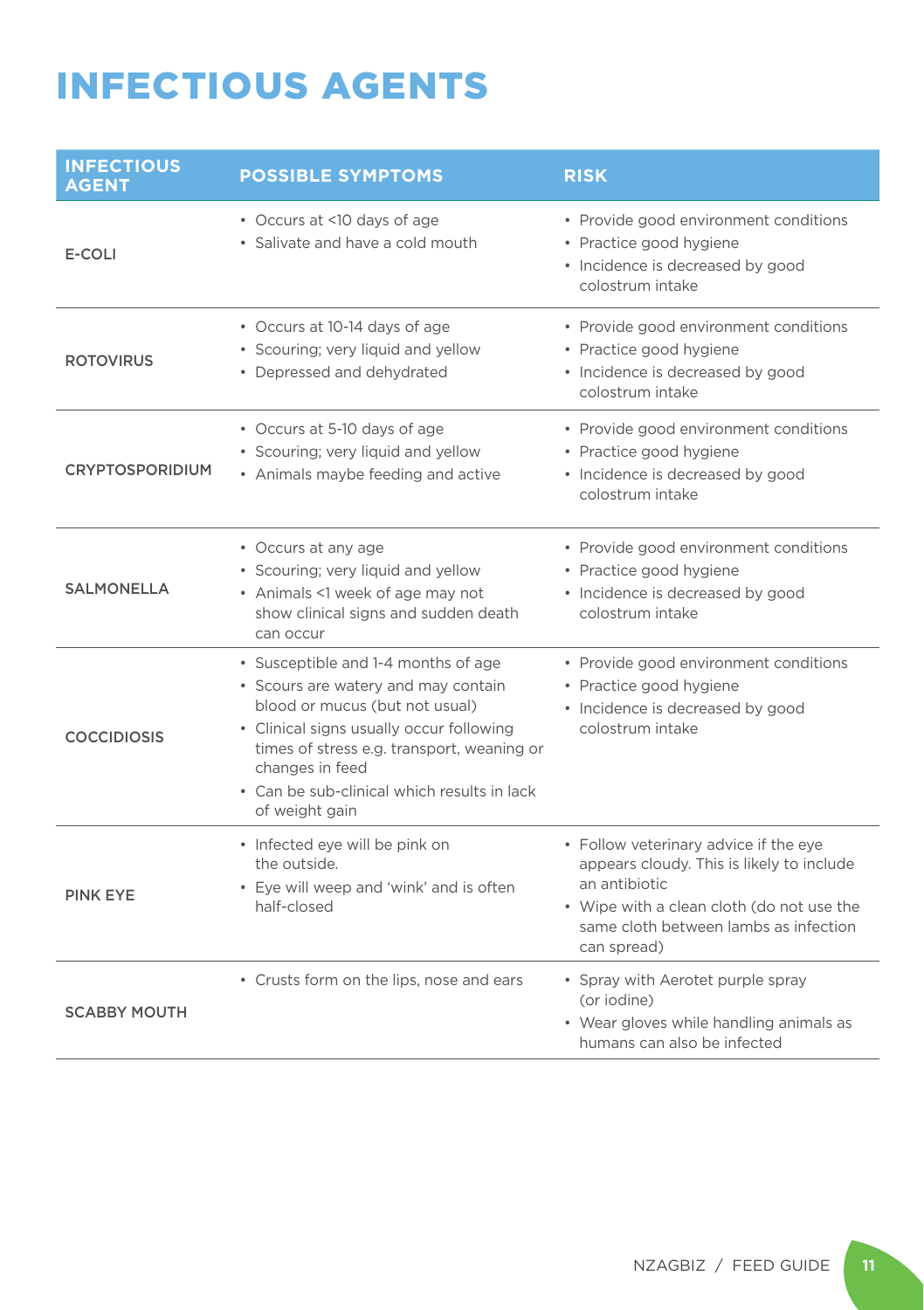### INFECTIOUS AGENTS

| <b>INFECTIOUS</b><br><b>AGENT</b> | <b>POSSIBLE SYMPTOMS</b>                                                                         | <b>RISK</b>                                                                                                                                                                                                                                |
|-----------------------------------|--------------------------------------------------------------------------------------------------|--------------------------------------------------------------------------------------------------------------------------------------------------------------------------------------------------------------------------------------------|
| <b>PNEUMONIA</b>                  | • Animal will appear hunched<br>• Droopy ears and dull eves<br>• Breathing is laboured and short | • Isolate the animal as pneumonia may<br>be infectious<br>• Treat with antibiotics and<br>anti-inflammatories as directed by<br>your veterinarian<br>• Provide electrolytes in case of<br>dehydration                                      |
| <b>ENTROPION</b>                  | • Either the lower eyelid or both eyelids<br>will be rolled in causing redness<br>and weeping    | • Roll eyelid out<br>• Pinch the lower eyelid firmly to cause<br>swelling<br>• If this is unsuccessful talk to a vet re.<br>injecting 0.1mL of saline solution into the<br>lower lid<br>• If the eye is cloudy, treat with<br>Eye Ointment |

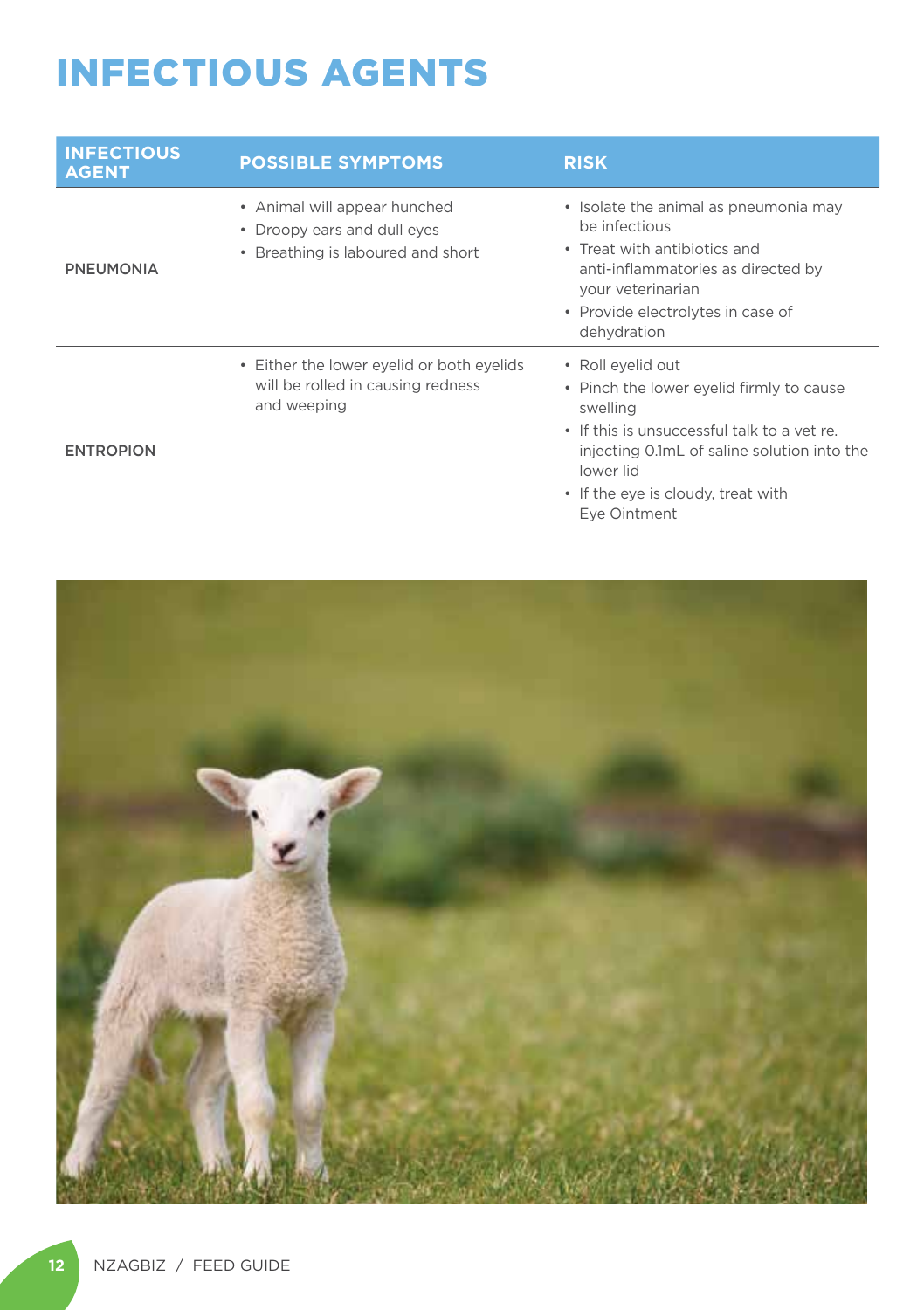### REHYDRATION DURING SCOURS

Lambs & kid goats suffering from scours lose fluids and salts and don't absorb the sugars they need for energy. This can cause alarming weight loss and dehydration. Therefore, lost fluids and salts must be replaced as soon possible to maintain energy.

- Feeding a good quality oral electrolyte (such as Novolyte refer to page 24), at therapeutic levels during the diarrhoea and recovery period, is the most efficient way to ensure optimum health
- Oral electrolytes are lower in energy than milk, so milk feeding should be continued during the scouring period
- Allow at least 2 hours between feeding milk and electrolytes as the electrolytes can interfere with milk curding in the stomach

#### **SYMPTOMS TREATMENT:**

- Hunched over with a hollow stomach and prominent hip bones
- When pinched, skin will not relax back to normal quickly
- Feed electrolyte as advised by the manufacturer (Novolyte - refer to page 24)
- Make the lamb/kid goat identifiable so it can be retrained onto teat
- Tube feed if lamb/kid goat refuses to suckle electrolytes

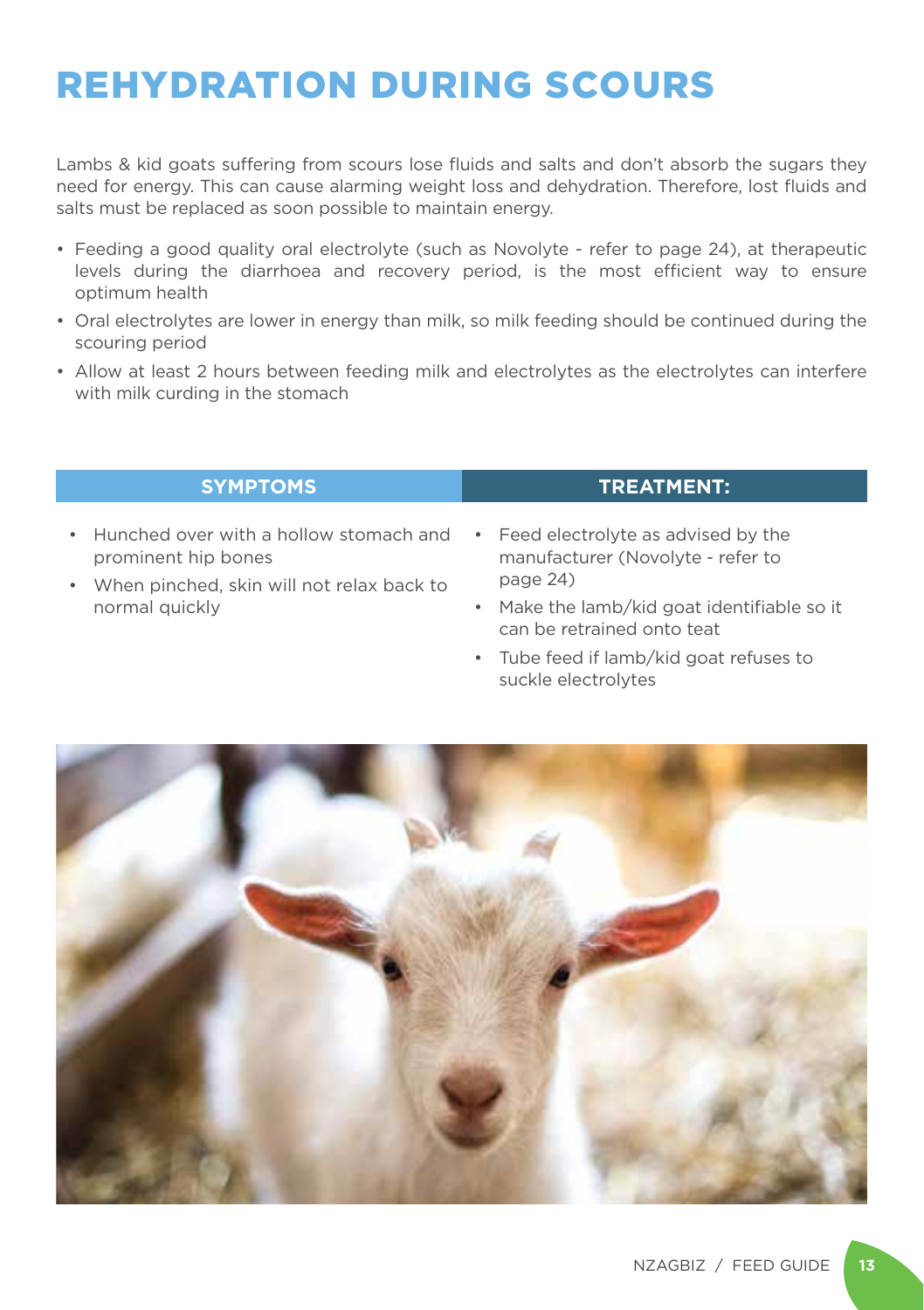### BLOAT IN LAMBS AND KID GOATS

Abomasal bloat is caused by a build-up of bacteria in the stomach (abomasum). Clostridium perfringins type A and species of Sarcina bacteria have been found in the stomachs of affected animals.

The sugars found in the milk ferment as the bacteria multiply, creating excess gas production. Also, the stomach becomes more acidic which is damaging to good bacteria. Bloat occurs because the gas cannot escape the abomasum. Sadly, death is rapid and unpleasant.

Lambs and kid goats with abomasal bloat will have a swollen belly and will be dull and lethargic. Abdominal pain (colic) and teeth grinding (sign of pain) is common. Onset can be rapid, within 30 minutes of feeding and sometimes death is the first sign (i.e. found dead).

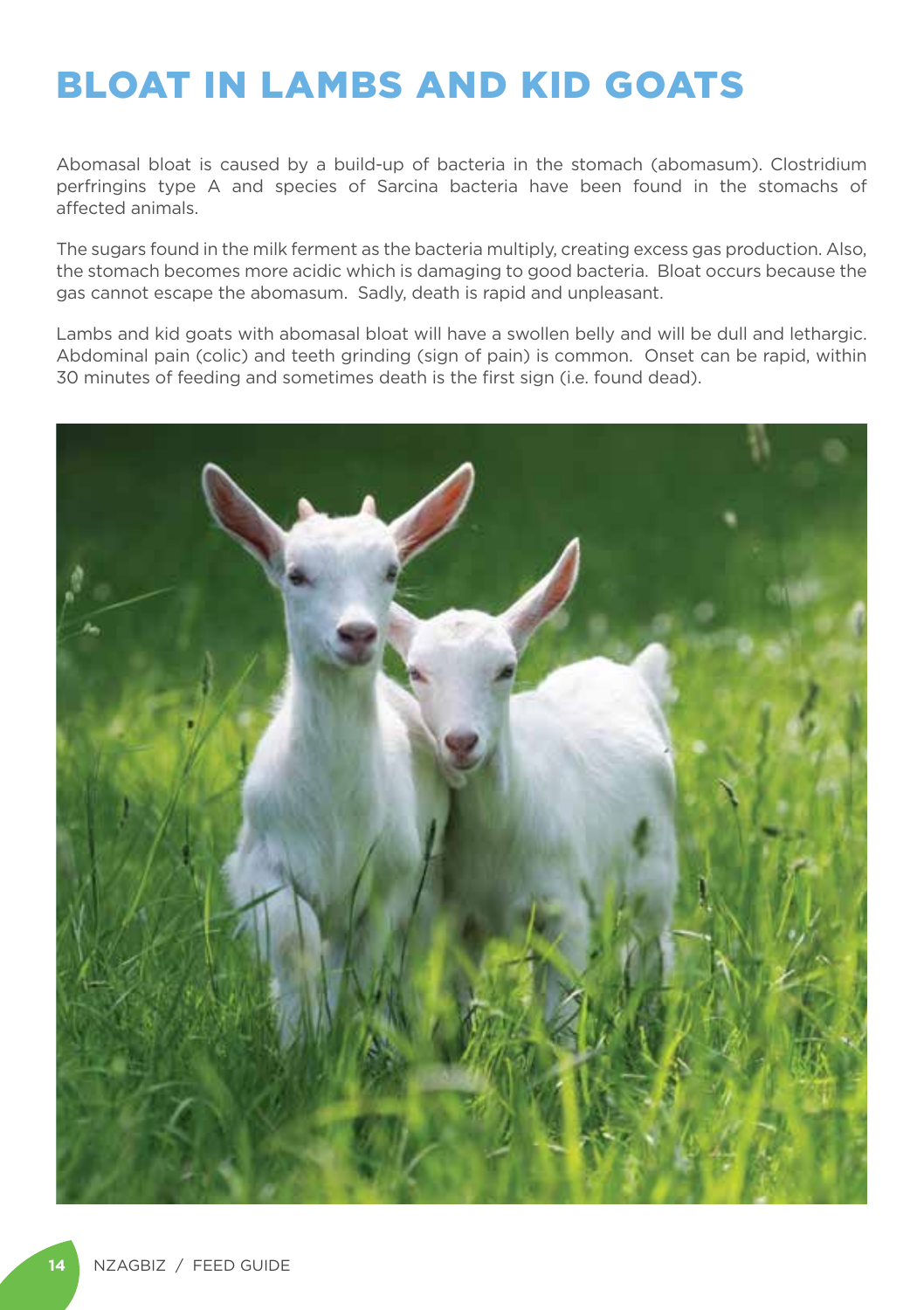#### **Risk factors**

- Occurs most commonly at 2-4 weeks of age
- Overfeeding (larger quantities than recommended) or infrequent milk feeding e.g. twice daily
- Incorrect mixing ratios of the milk replacer. Mix according to label instructions as diluted milk can cause lambs to gorge, especially on automatic feeders
- Feeding milk that is too hot or cold. Milk replacer should be fed at 38°C. When Sarcina bacteria are present feeding cold milk can help.
- Feeding too rapidly (e.g. when teats are damaged or have a large hole)
- Poor hygiene (e.g. when bottles/teats and other milk feeding equipment include automatic feeder hoses are not kept clean). Regardless of milk feeding system, good sanitation is a must for all equipment.
- Cheap or poor-quality milk replacers (milk replacers based on milk proteins not plant based proteins – are recommended as the protein in skim milk (casein) is slowly released vs. the protein in whey which is fermented more rapidly)
- Clostridial bacteria have been implicated in abomasal bloat so vaccination for clostridial perfringins type C & D is recommended (based on US literature).

#### **Tips for preventing bloat**

- Always follow good hygiene practices
- Avoid overfeeding
- Add probiotics, ideally from a quality probiotic supplement such as Biosupport (refer to page 25), to the milk.
- Milk can also be yoghurtised by adding one packet of probiotic natural yoghurt powder to 10L of warm milk. Keep the mix in a bucket with a lid at 38°C (e.g. in hot water cupboard) until the mixture thickens, and then keep in the fridge for up to 7 days. Add this mix to the milk at a ratio of 1:7 (1-part yoghurt to 7-parts milk) and feed cold (room temperature). Yoghurt milk should not be introduced until after 7 days of age.

#### **TREATING ABOMASAL BLOAT:**

- Dissolve as much baking soda as possible in 10mL of water and administer orally (e.g. with a syringe). This helps to neutralize the acid
- Deflation and de-rotation of the abomasum could be attempted by your vet by piercing the abomasum with a needle under local anesthetic
- Contact your vet for further advice

Prevention is the best medicine, as it is estimated that 75-100% of cases die!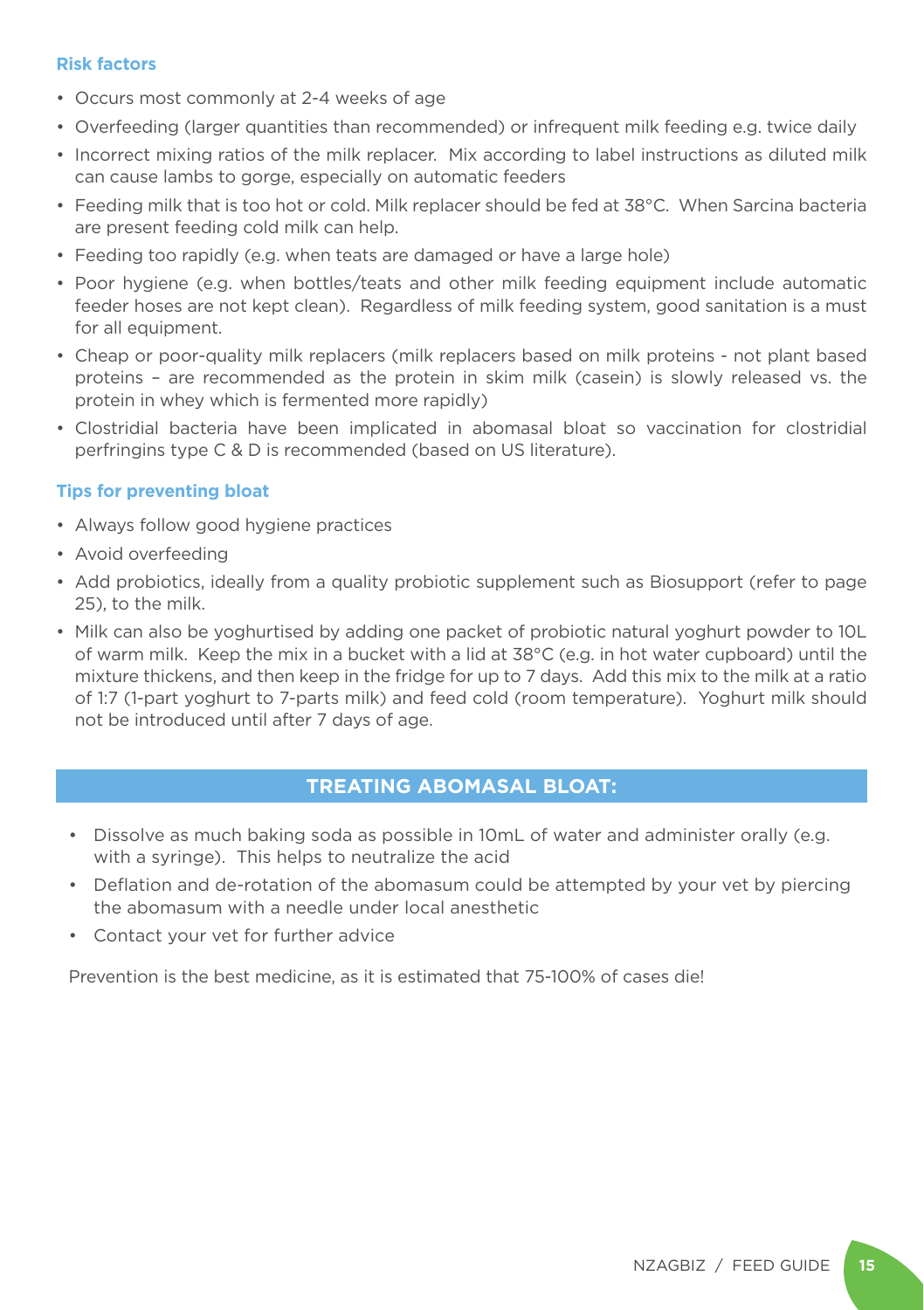

# PRODUCT RANGE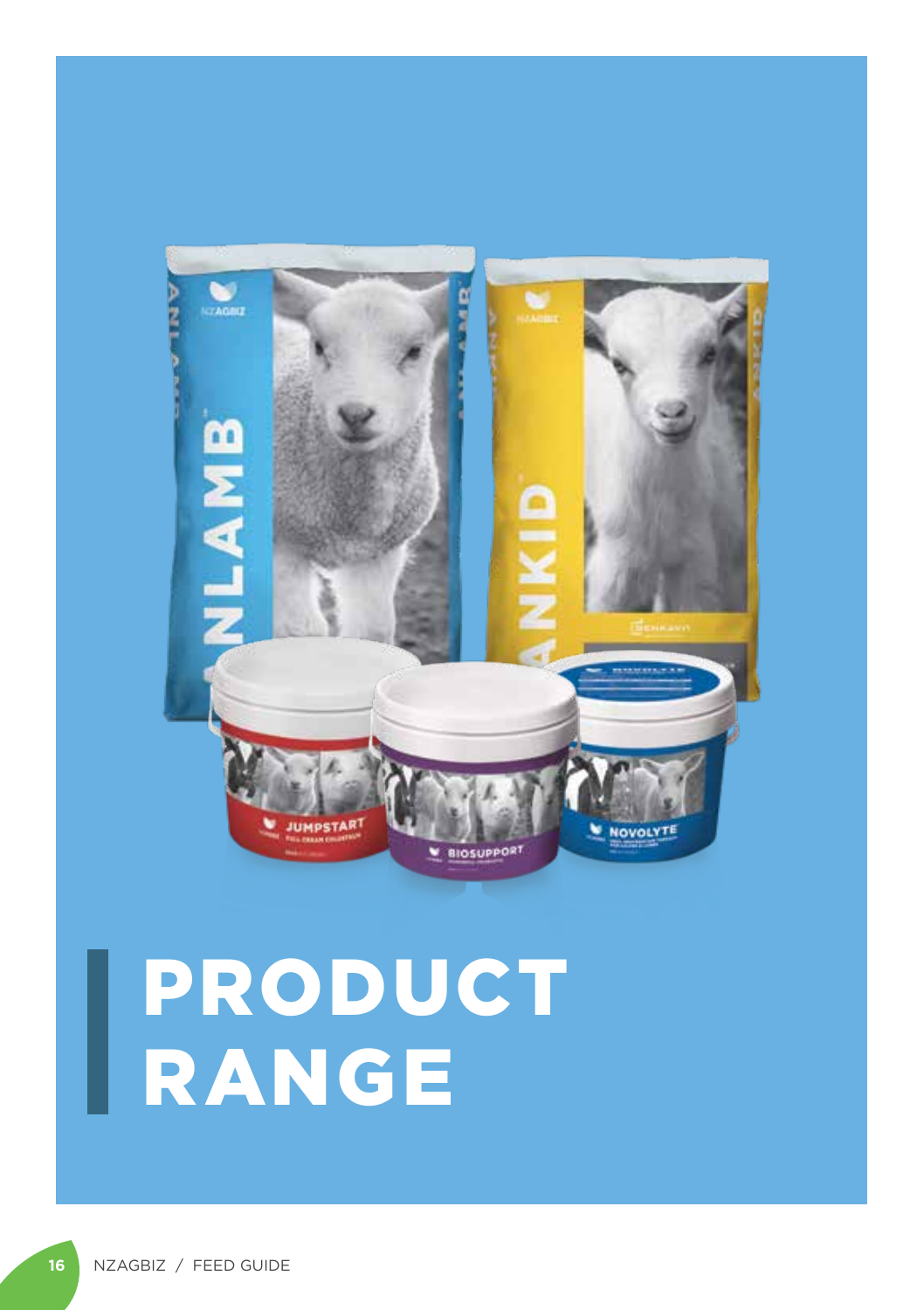

The NZAgbiz milk replacer range has been designed for young animals being reared in New Zealand conditions from carefully selected local ingredients, most of which are sourced from Fonterra. Once formulated, all products are thoroughly tested to ensure they meet our highquality standards before entering the marketplace.

### "WE ARE FOCUSED ON PROVIDING TRUSTED NUTRITION FOR YOUNG ANIMALS TO THRIVE"

Each product has been carefully designed, for the appropriate species and a specific purpose, by our nutritional experts and is backed by reputable scientific research.

With NZAgbiz you can be sure your young animals are receiving optimal nutrition. From ingredients to formulations, manufacturing to testing, NZAgbiz high standards are never compromised.

That's the NZAgbiz difference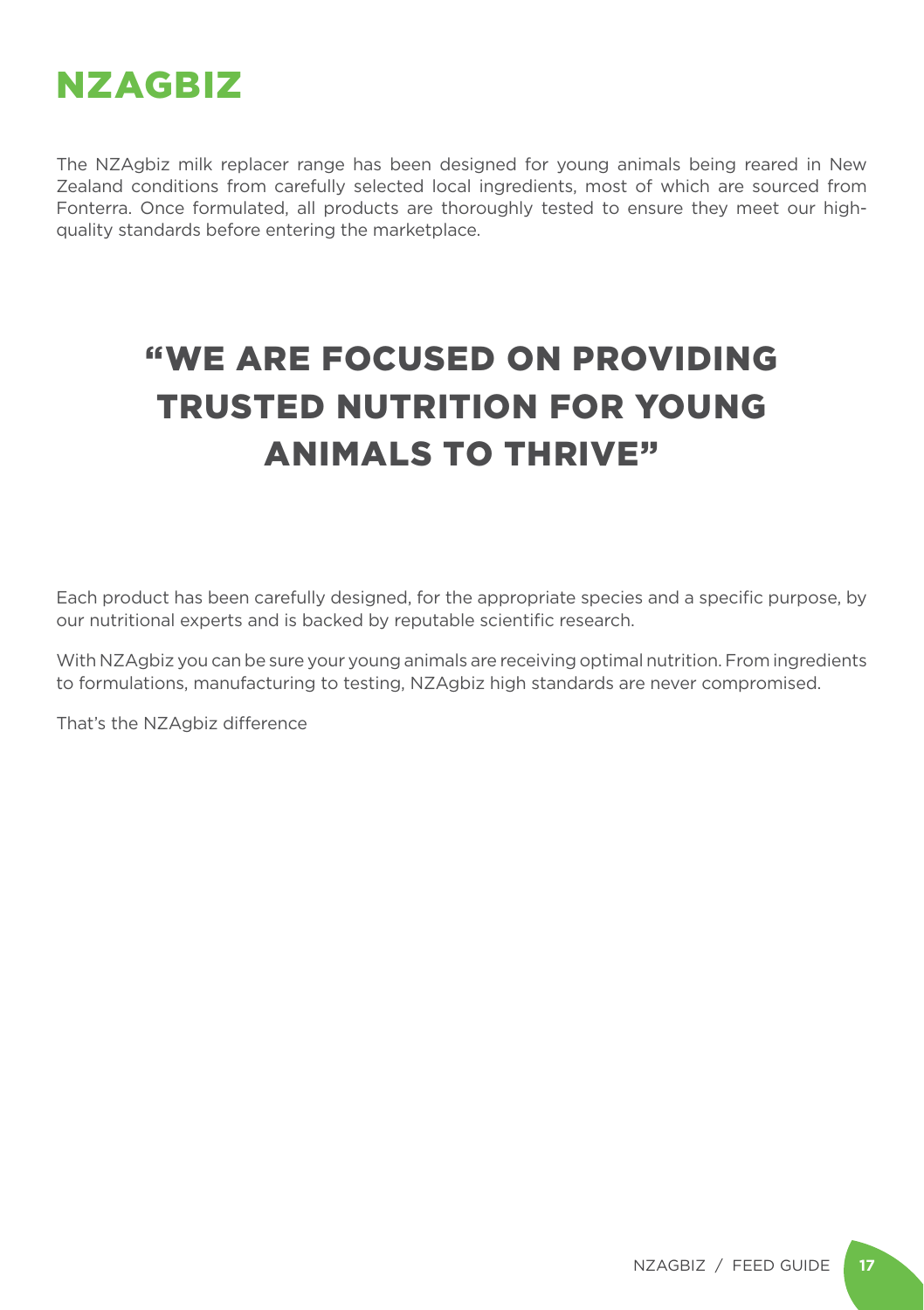### COLOSTRUM

Lambs and kid goats are born with an immature digestive system and with no ability to fight against disease-causing organisms. This means that lambs and kid goats depend totally on colostrum for immune protection in the first 6 weeks of life. Therefore, it is of utmost importance that lambs and kid goats receive plenty of high-quality colostrum right after birth.

Lambs and kid goats should be fed at least 15% of their body weight in good quality (day 1) colostrum or Jumpstart within the first 12 hours after birth. In nature, a mix of colostrum and milk feeding would naturally be continued until 4 days after birth. When hand rearing this can be mimicked by ensuring the lamb or kid goat has received colostrum (day 1-2) and then "transition milk" (day 3-4) before a milk replacer is introduced.

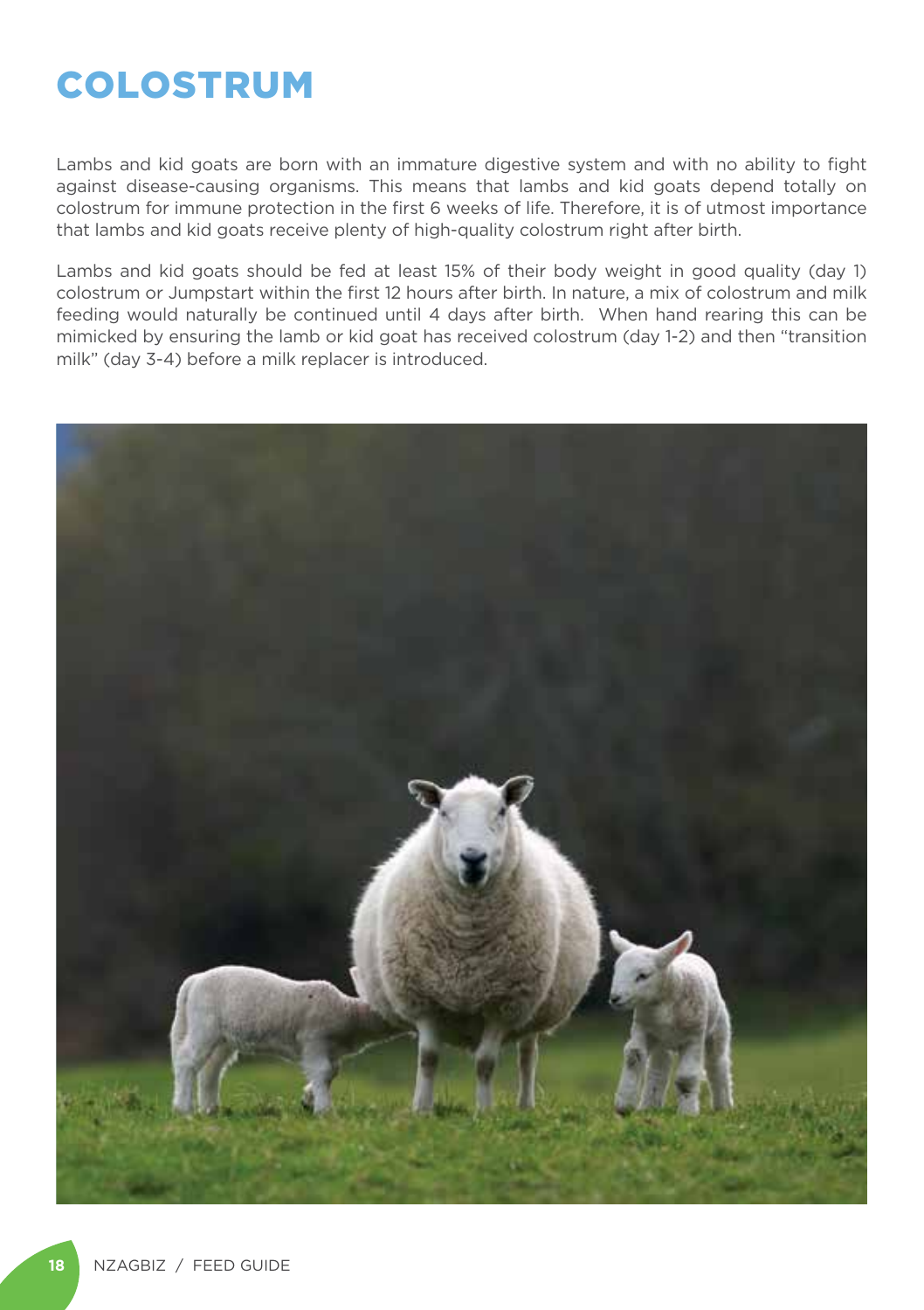

## JUMPSTART

### TYPICAL ANALYSIS

| <b>Total Protein</b> | 43% |
|----------------------|-----|
| Immunoglobulin G     | 9%  |
| Fat                  | 27% |
| Lactose              | 24% |
| Minerals             | 6%  |

Jumpstart Full Cream Colostrum is a replacement colostrum powder designed as a natural supplement for new-born animals. It provides IgG antibodies that are essential to form the immune system of young animals.

- Contains 9% Immunoglobulins (IgG's) which are the initial building blocks of health and immunity in ruminants.
- Contains vital growth performance nutrients Vitamin A, E and Niacin
- Soluble, good mixability and curd
- Made from high-casein protein and highfat cream powder
- Formulated as a complete first feed, meaning no mixing with milk is required

### MIXING RATE

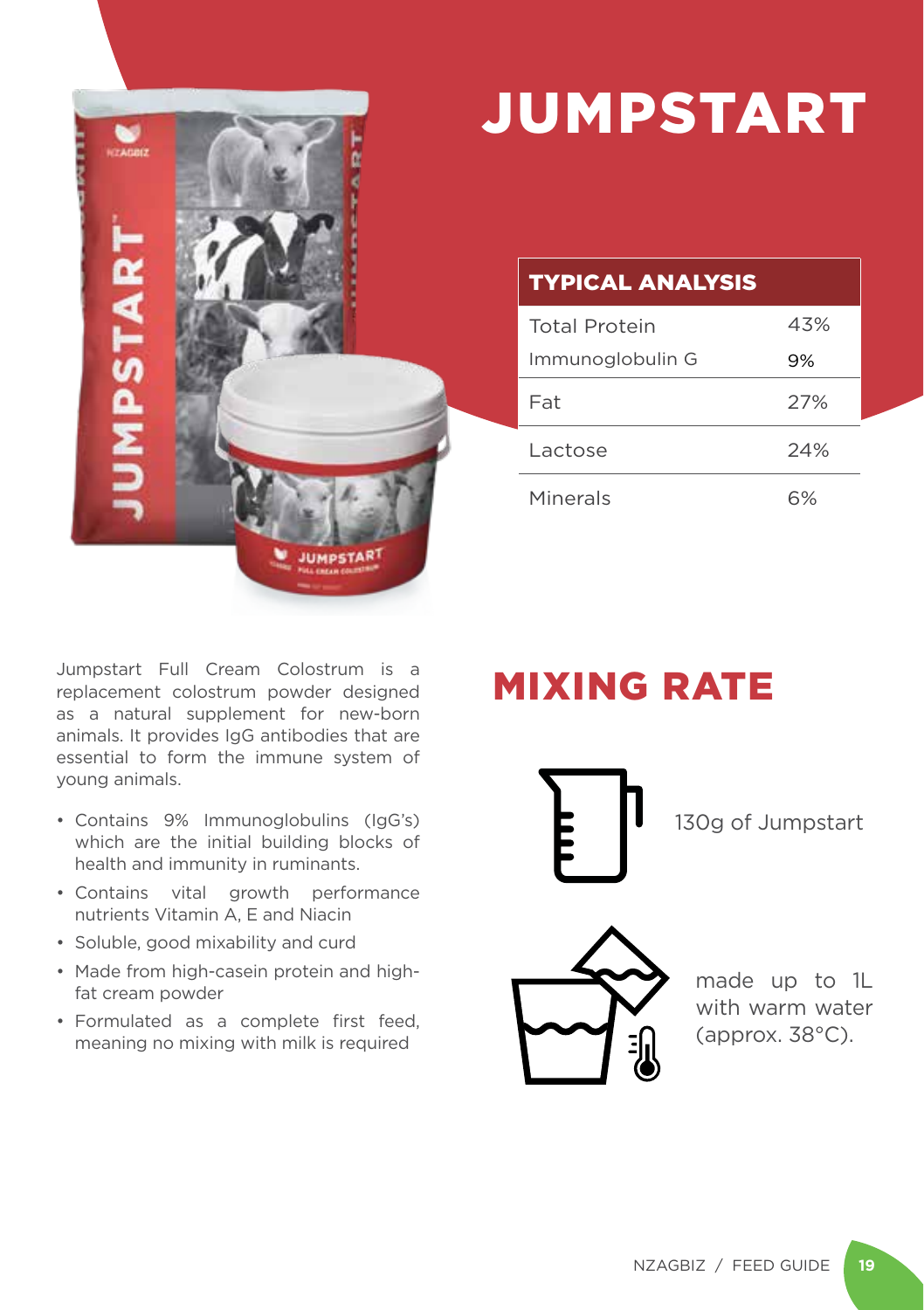### LAMB AND KID GOAT MILK REPLACERS

Following the colostrum period, the infant animal should be fed a milk replacer designed for that species. Fortunately, research has shown that infant animals can thrive on a good quality milk replacer.

#### Types of milk replacer

It must be emphasized that whole milk consists of two important types of proteins – caseins and whey proteins. Caseins are the large protein complexes that form a curd and are needed to make cheese curds. Whey proteins, on the other hand, are small proteins in milk that are released in whey during cheese making.

- A Whole Milk Powder (WMP) based milk replacer, such as Anlamb, contains a nutrient profile almost identical to raw whole milk, with a high milk casein component. It also provides milk fat as the primary fat source – milk fat is the only fat that contains butyrate, which is important for rumen development.
- Whey-based milk replacers contain only whey proteins (no caseins) and is therefore non curding. The fat is usually a mixture of cheaper plant oils.



No Curd Good Curd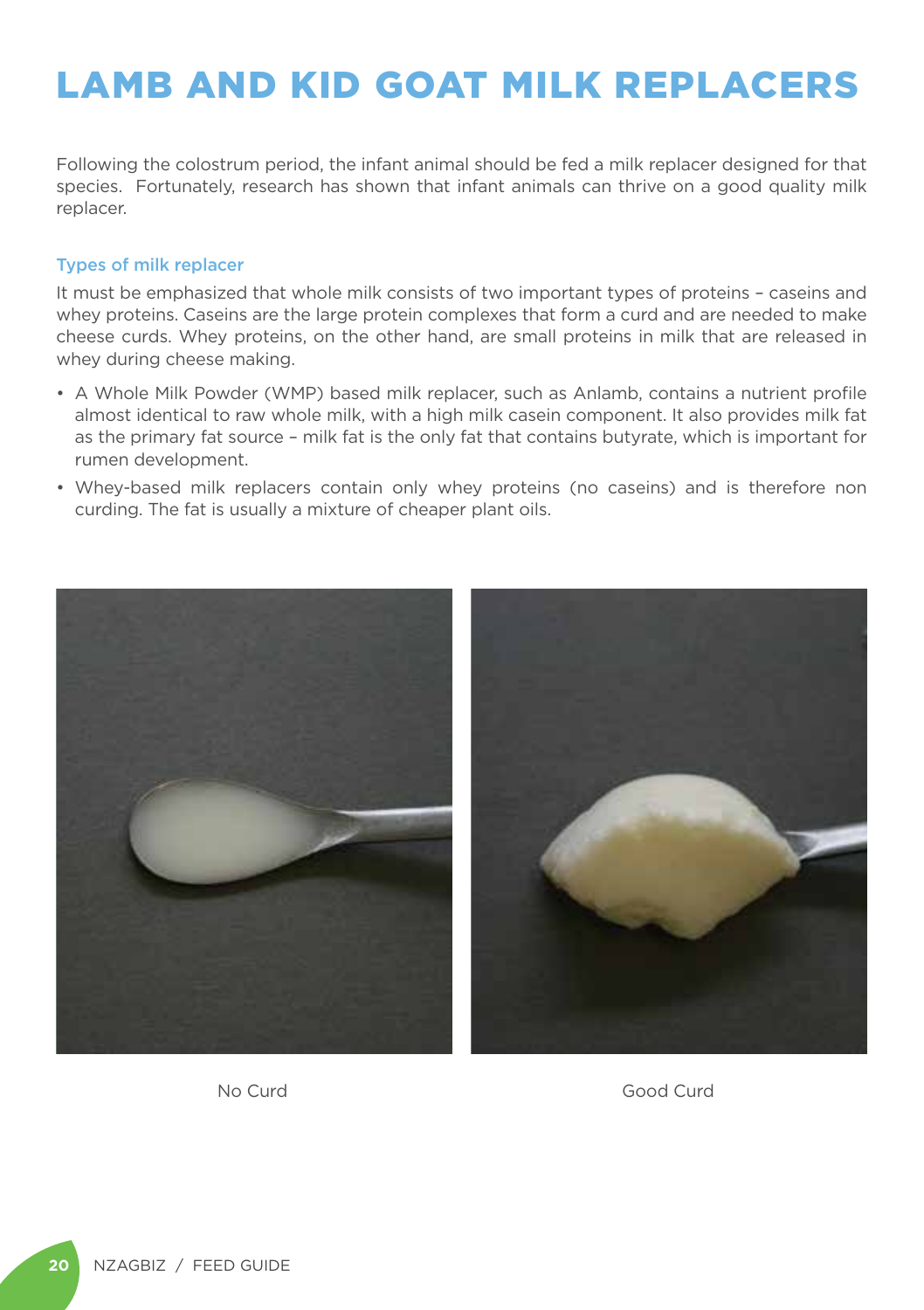#### Why is curding so important?

The natural way an infant ruminant digests milk is by having it curd in the abomasum – the ruminant's fourth stomach. When an infant ruminant drinks milk or milk replacer, it bypasses the rumen and enters the abomasum. Here it is split into whey and casein which curds by natural rennet and enzymes. Whey is a watery substance that is quickly passed through the intestines and digested whereas the curd is a solid, yoghurt-like substance that stays in the abomasum and is digested slowly over time.



Scientific research has demonstrated that milk replacers made from whole milk powder, with no vegetable protein added, compared to a milk replacer containing whey and vegetable proteins can;

- Increase growth rates
- Reduce infections and antibiotic treatment

McCoard SA, Ryrie J, MacDonald T, Hea SY, Khan MA, Stevens D. Growth and health of lambs artificially reared with casein- or whey-based milk replacer. International Symposium on Ruminant Physiology, 3-6 September 2019, Leipzig, Germany (poster presentation).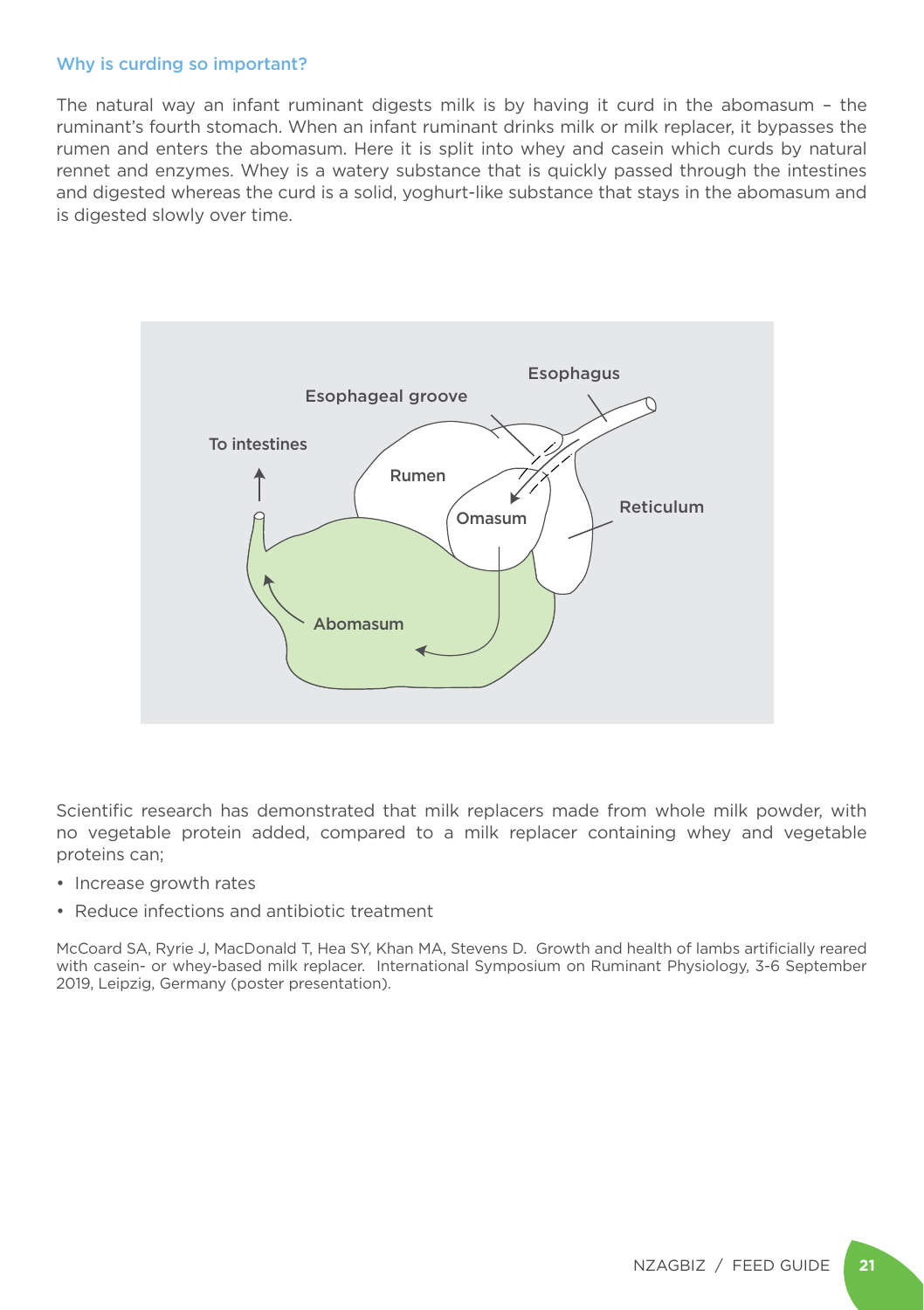

# ANLAMB

### TYPICAL ANALYSIS

| Protein  | 26%  |
|----------|------|
| Fat      | 26%  |
| Lactose  | 38%  |
| Moisture | 3.5% |
| Minerals | 6.5% |

Anlamb is specifically formulated from New Zealand-sourced milk powder to supply lambs and kid goats with the nutritional requirements for optimal growth and development.

As lambs and kid goats are often difficult to hand-rear, they require the finest-quality raw materials for growth.

- Suitable from day 4 through to weaning\*
- Nutrient profile almost identical to raw whole milk, providing lambs and kid goats with the very best start to life
- 26% protein primarily from NZ sourced whole milk powder, no added vegetable protein, providing essential nutrition for growth
- 26% fat from dairy sources, the only fat that contains butyrate, which is important for rumen development
- High casein component for a strong curd, like nature intended, for initial digestion in the stomach and improved nutrient supply & uptake
- Contains essential vitamins and minerals required for early growth and development
- Soluble and easy to mix
- Contains no Coccidiostat so is safe for all label species

\*can be used in conjunction with Jumpstart Full Cream Colostrum (Refer to page 19) from day 2-4, if good-quality colostrum is not available.

Mixing rate varies by infant animal species.

Refer to the table on page 28 for further information on feeding quidelines.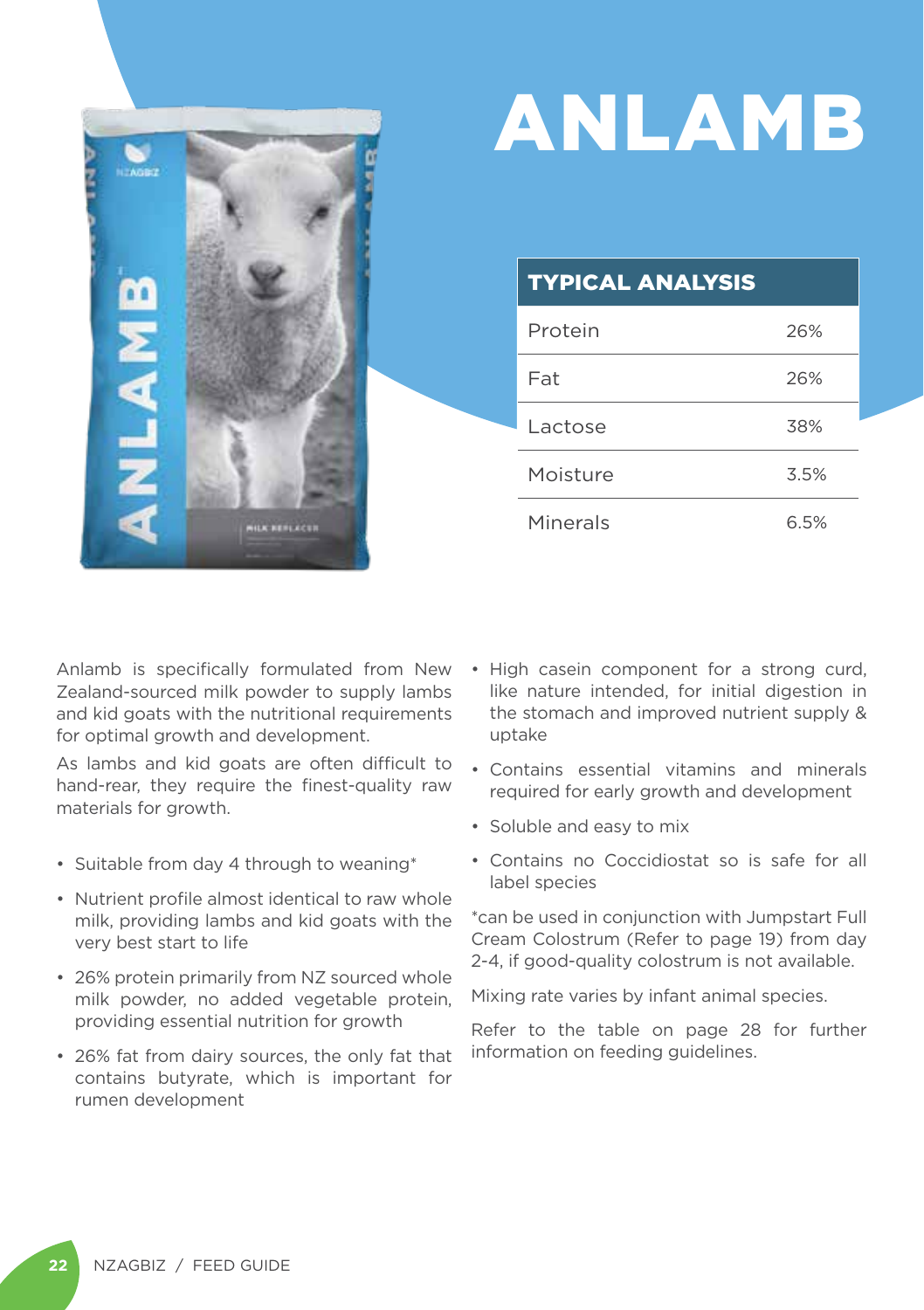

## ANKID

#### TYPICAL ANALYSIS

| Protein                   | 22%   |
|---------------------------|-------|
| Fat                       | 24%   |
| <b>Total Carbohydrate</b> | 44.2% |
| Moisture                  | 2.8%  |
| Ash                       | 6.8%  |
| Fibre                     | 0.2%  |



Denkavit specialists have used their extensive knowledge and experience in young animal nutrition to develop this balanced product. They have also succeeded in combining a great flavor with outstanding growth results and a high degree of safety in their products.

Ankid is dairy based milk replacer with added vitamins and minerals to enhance vitality. Besides this, Ankid contains several health supportive ingredients, like an organic acid, essential oils from natural oregano and prebiotics, all to enhance animal performance.

- Special blend of dairy proteins
- Specially developed to fit demands of kid goats – highly palatable
- Prime quality dairy components
- High degree of safety
- Suitable for multiple concentrations in virtually all feeding systems

Refer to the table on page 28 for further information on feeding guidelines.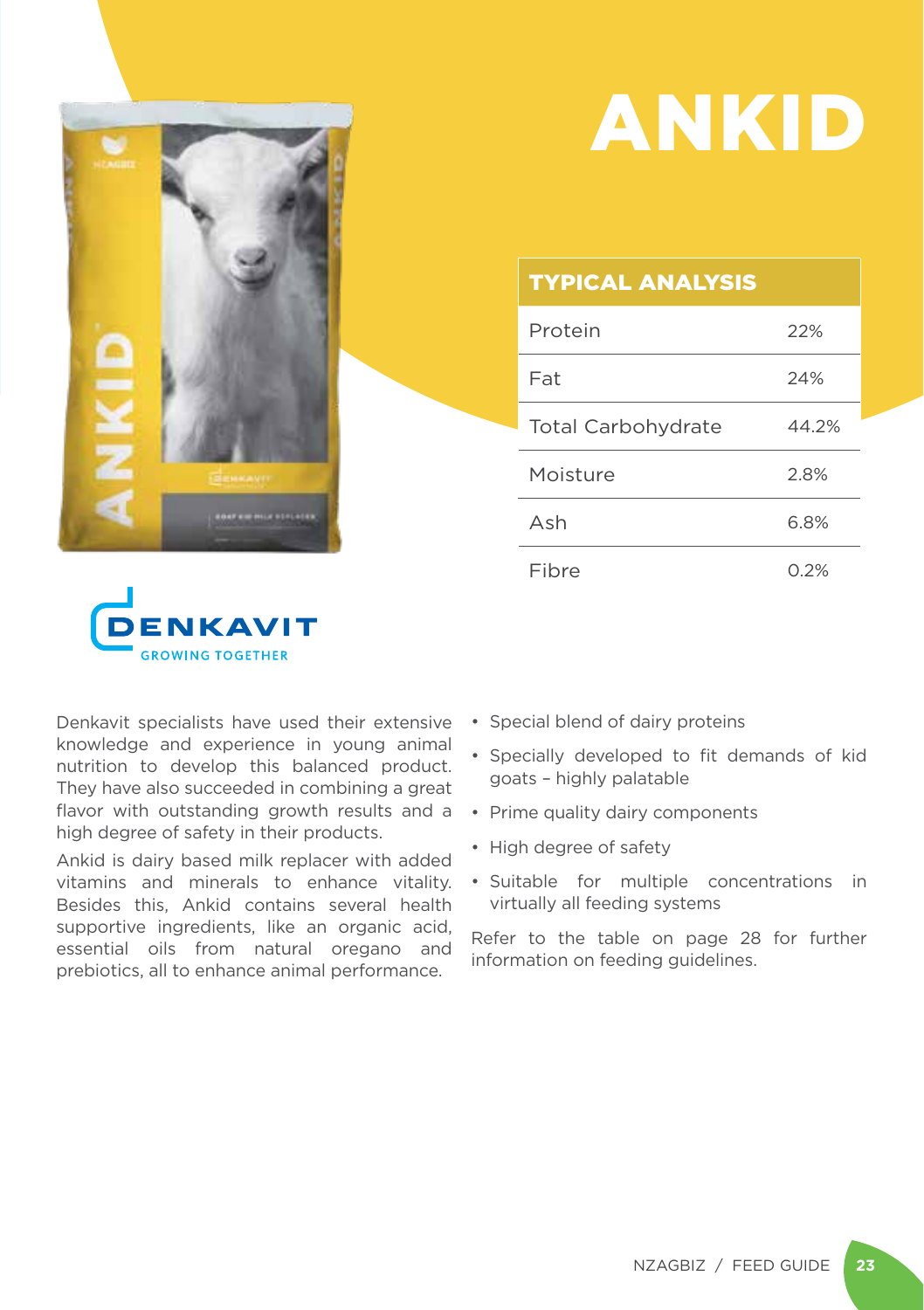## NOVOLYTE ELECTROLYTE



### TYPICAL ANALYSIS

| Energy             | 70kJ/100mL |
|--------------------|------------|
| <b>Total Sugar</b> | 70% w/w    |
| Sodium             | 45mg/q     |
| Chloride           | 53mg/100g  |
| Potassium          | $16$ mg/g  |

Scientifically formulated in conjunction with leading NZ veterinary scientists, to provide energy and a combination of essential salts to assist with calf rehydration. It contains high-grade ingredients in a dry powdered formulation that is soluble and therefore easy to mix.

- Balanced solution that contains optimal sodium levels to restore fluid and electrolyte losses
- Contains alkalinising agents like acetate and propionate to help with the sodium absorption in the intestines and to correct acidosis in scouring calves, without exerting negative effects on milk clotting and emptying of the abomasum
- Has a high Strong Ion Difference (SID) which also helps the calf to recover from blood acidosis due to scours
- Supplies energy in the form of dextrose and lactose to aid rehydration and to provide an energy source to the calf

### MIXING RATE



10g made up to 200mL with warm water (approx. 38- 40°C ).

Feed up to 5 x 200mL doses per day (max 1L/day).

For further guidance on lamb rehydration during scours refer to page 13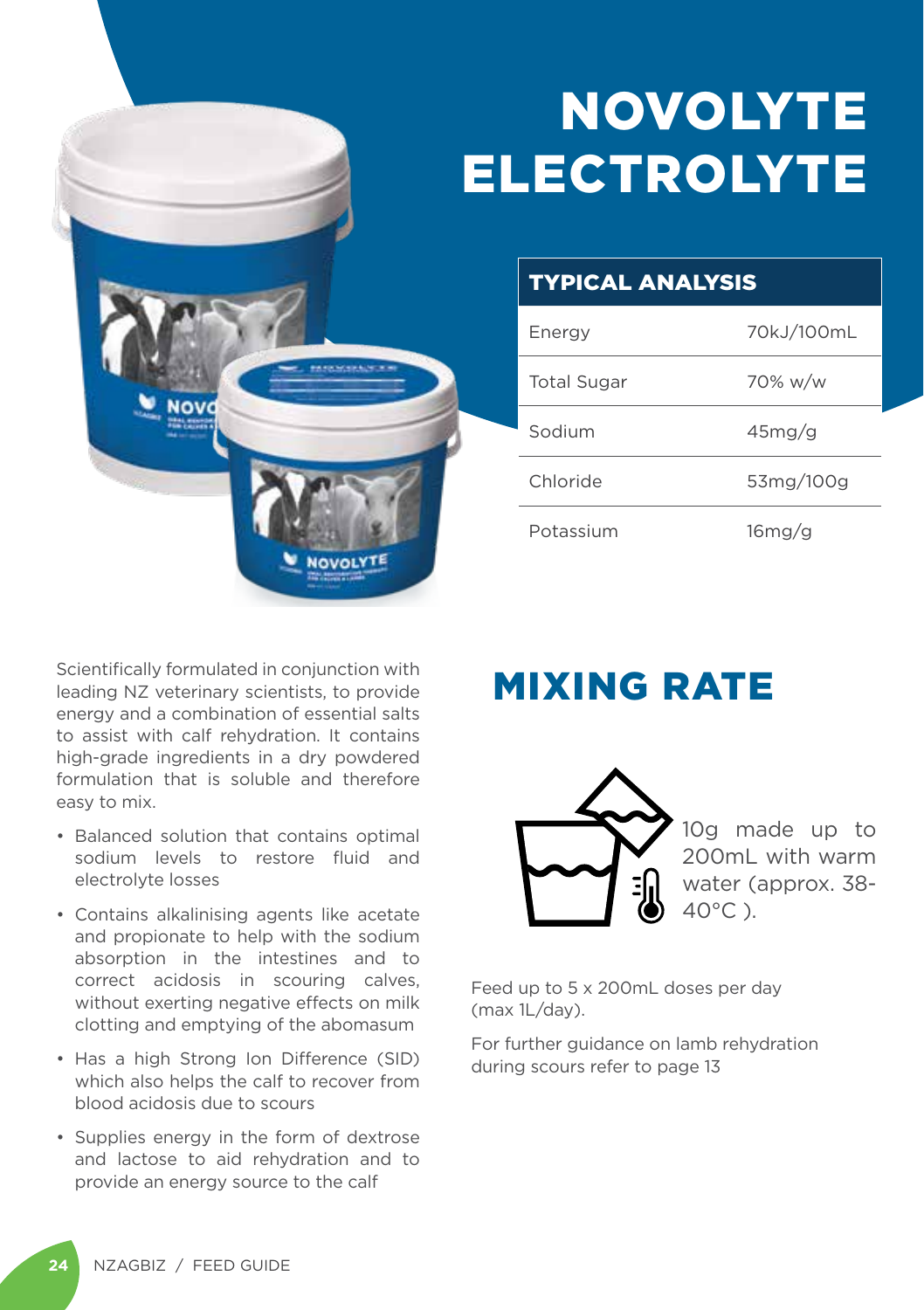

## BIOSUPPORT PROBIOTIC

TYPICAL ANALYSIS

Bifidobacterium Animalis >109 /g

A powerful probiotic suspended in dry milk powder, designed by NZAgbiz and the Fonterra Research & Development Centre, to enhance the immune system and promote gut health of young animals.

- Aids gut health and animal well-being
- Freeze dried powder format to retain good bacteria. The good bacteria lie dormant until introduced to liquid, meaning no good bacteria degradation
- Suitable to add to liquid milk or milk replacer from new born age
- Bacterial count of one billion good bacteria per gram
- Good solubility and flow properties
- 100% dairy milk powder
- Readily digestible
- 18-month shelf life

### MIXING RATE



1g/L of warm milk (approx 38°C).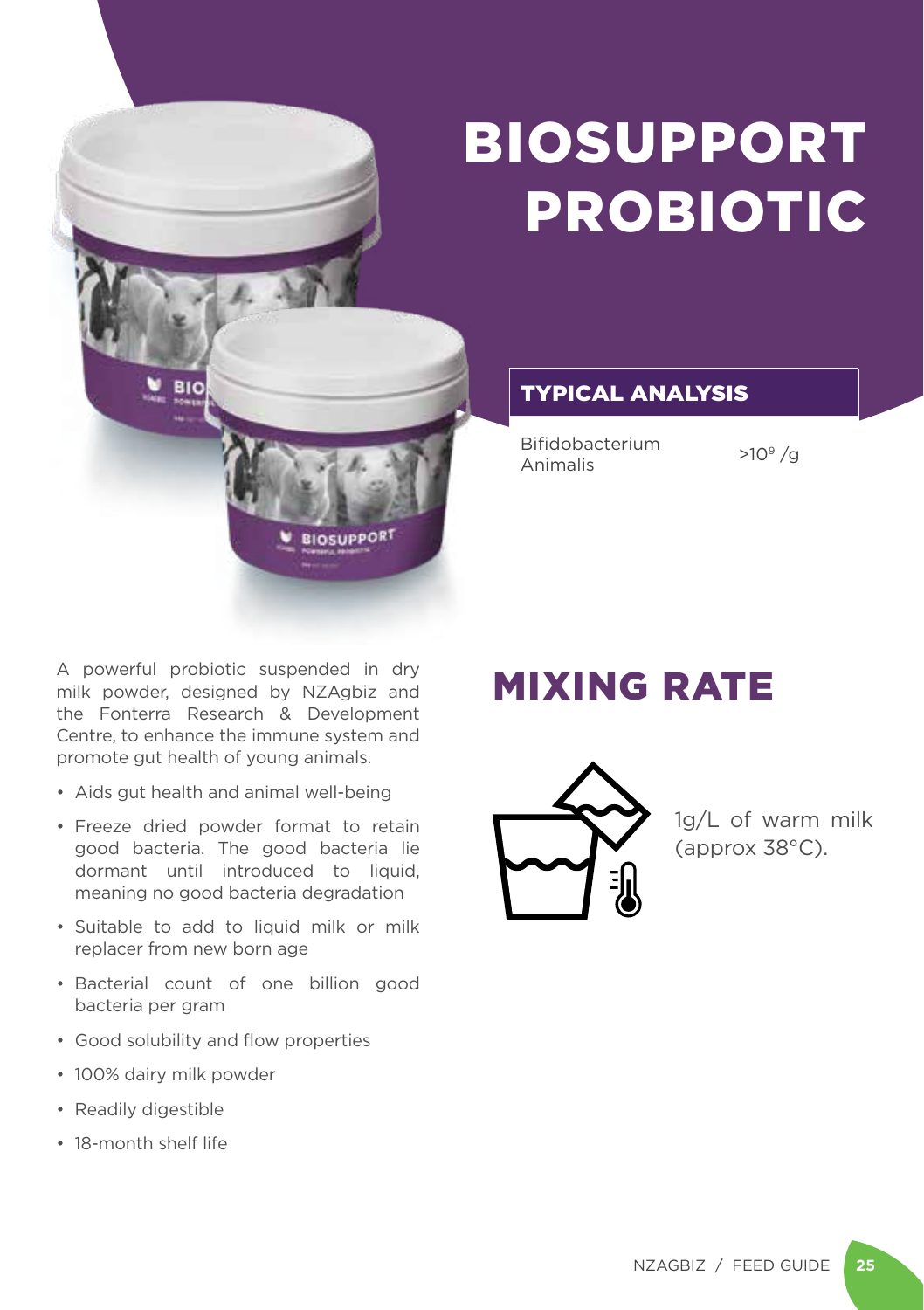

# USAGE GUIDE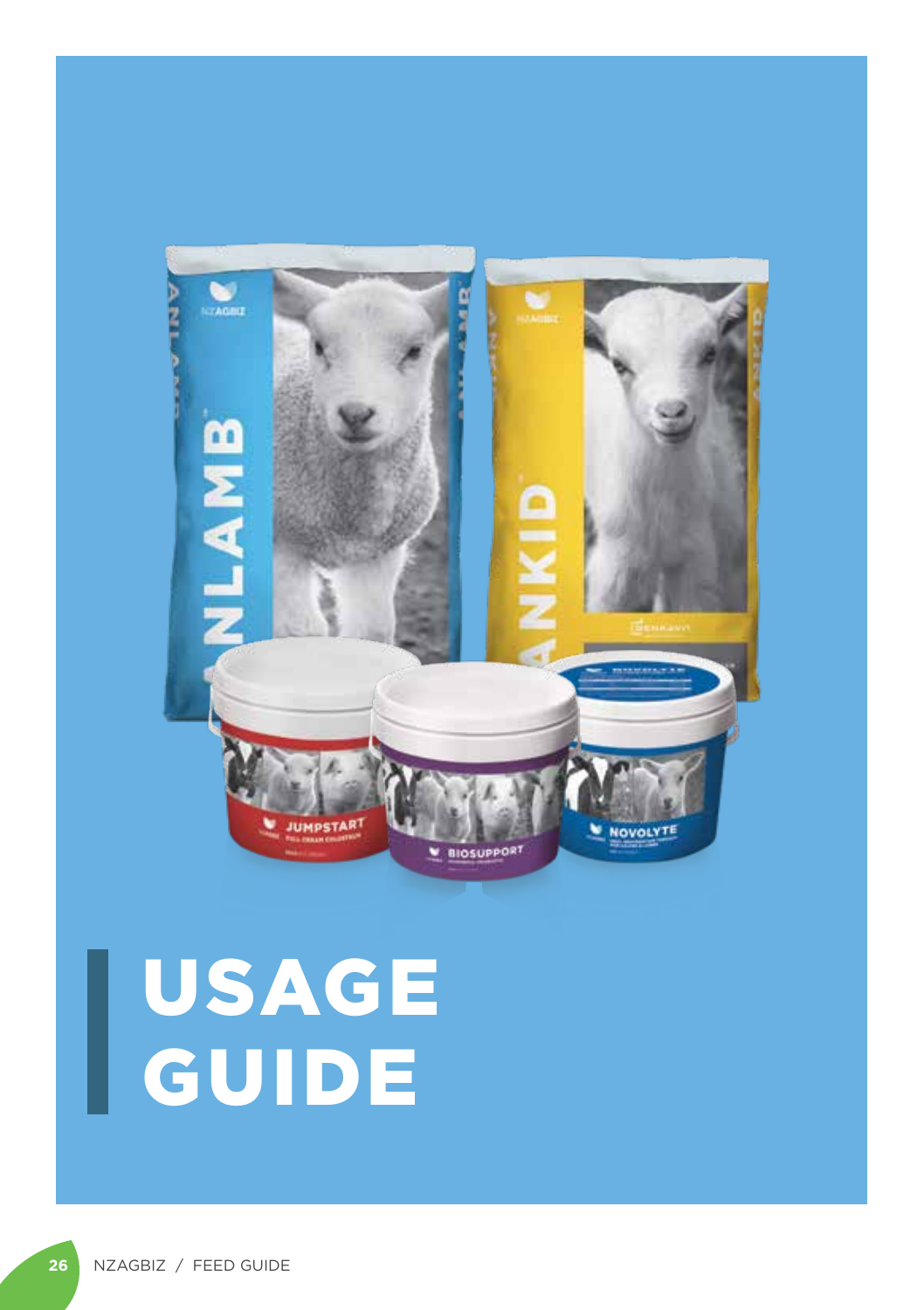### PRODUCT USAGE GUIDE

| <b>LAMBS</b>      | <b>Day</b><br>п | <b>Day</b><br>$2 - 4$           | <b>Day</b><br>$5 - 13$ | Day 14-21 | Day<br>22- weaning |
|-------------------|-----------------|---------------------------------|------------------------|-----------|--------------------|
| Jumpstart         |                 |                                 |                        |           |                    |
| Anlamb            |                 |                                 |                        |           |                    |
| <b>Biosupport</b> |                 |                                 |                        |           |                    |
| Novolyte          |                 | Use when required - see page 24 |                        |           |                    |

| <b>KID GOATS</b> | <b>Day</b><br>١T. | <b>Day</b><br>$2 - 4$ | <b>Day</b><br>$5 - 13$ | Day 14-21 | <b>Day</b><br>22- weaning |
|------------------|-------------------|-----------------------|------------------------|-----------|---------------------------|
| Jumpstart        |                   |                       |                        |           |                           |
| Ankid/ Anlamb    |                   |                       |                        |           |                           |
| Biosupport       |                   |                       |                        |           |                           |

### ANLAMB BOTTLE

Anlamb bottles are manufactured from durable recycled polyethylene and come with their its own lamb teat. Feeding measures on the side of the bottle ensures that the lamb receives the correct amount of LMR from day 1 one to weaning. Anlamb bottles are available from all leading rural supply stores.

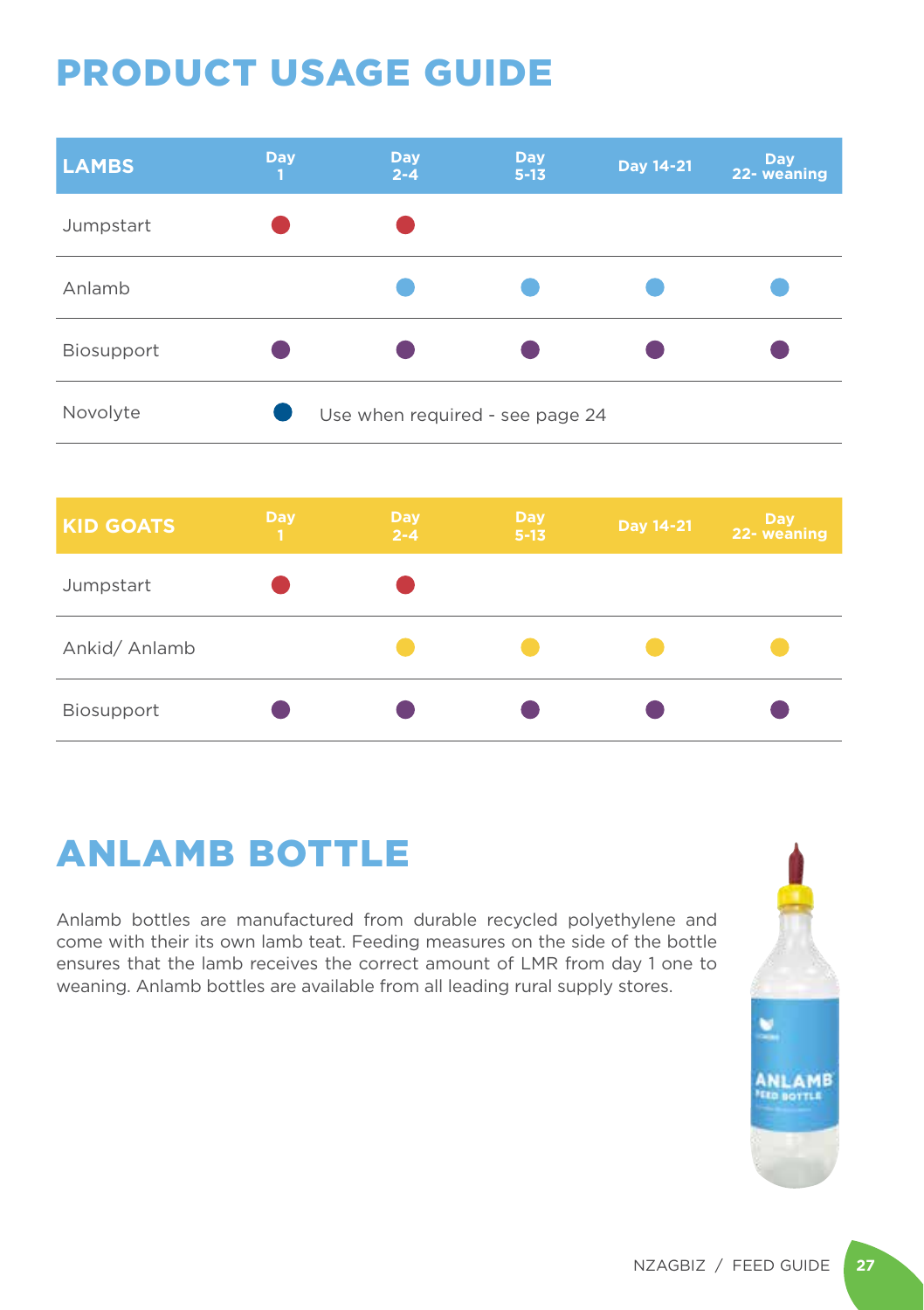### FEEDING GUIDELINES

#### Anlamb - Lamb & kid goat

| <b>ANIMAL</b>         | <b>LAMB</b>                    |                                  |                          | <b>GOAT KID</b>                |                                  |                          |
|-----------------------|--------------------------------|----------------------------------|--------------------------|--------------------------------|----------------------------------|--------------------------|
| <b>MIXING RATE</b>    |                                | 200g/L                           |                          |                                | 160g/L                           |                          |
| Age of animal         | <b>Feeds per</b><br><b>Day</b> | Milk per<br>Feed (mL)            | <b>Grams</b> per<br>Feed | <b>Feeds per</b><br><b>Day</b> | Milk per<br>Feed (mL)            | <b>Grams</b> per<br>Feed |
| 1 day                 | 6                              | As per Jumpstart<br>instructions |                          | 6                              | As per Jumpstart<br>instructions |                          |
| $2 - 4$ days          | 6                              | 150mL                            | 30g                      | 6                              | 150mL                            | 24q                      |
| 5-7 days              | $\overline{4}$                 | 250mL                            | 50g                      | $\overline{4}$                 | 250mL                            | 40q                      |
| $8-21$ days           | $\overline{4}$                 | 350mL                            | 70g                      | 3                              | 450mL                            | 72g                      |
| 22 days to<br>weaning | 3                              | 350mL                            | 70g                      | $\mathcal{P}$                  | 500mL                            | 80g                      |



Measure half the volume of warm water required for feeding



Add the required amount of ANLAMB and mix thoroughly



Top up with water to full feed volume required

4

Test milk is approx. 38°C before feeding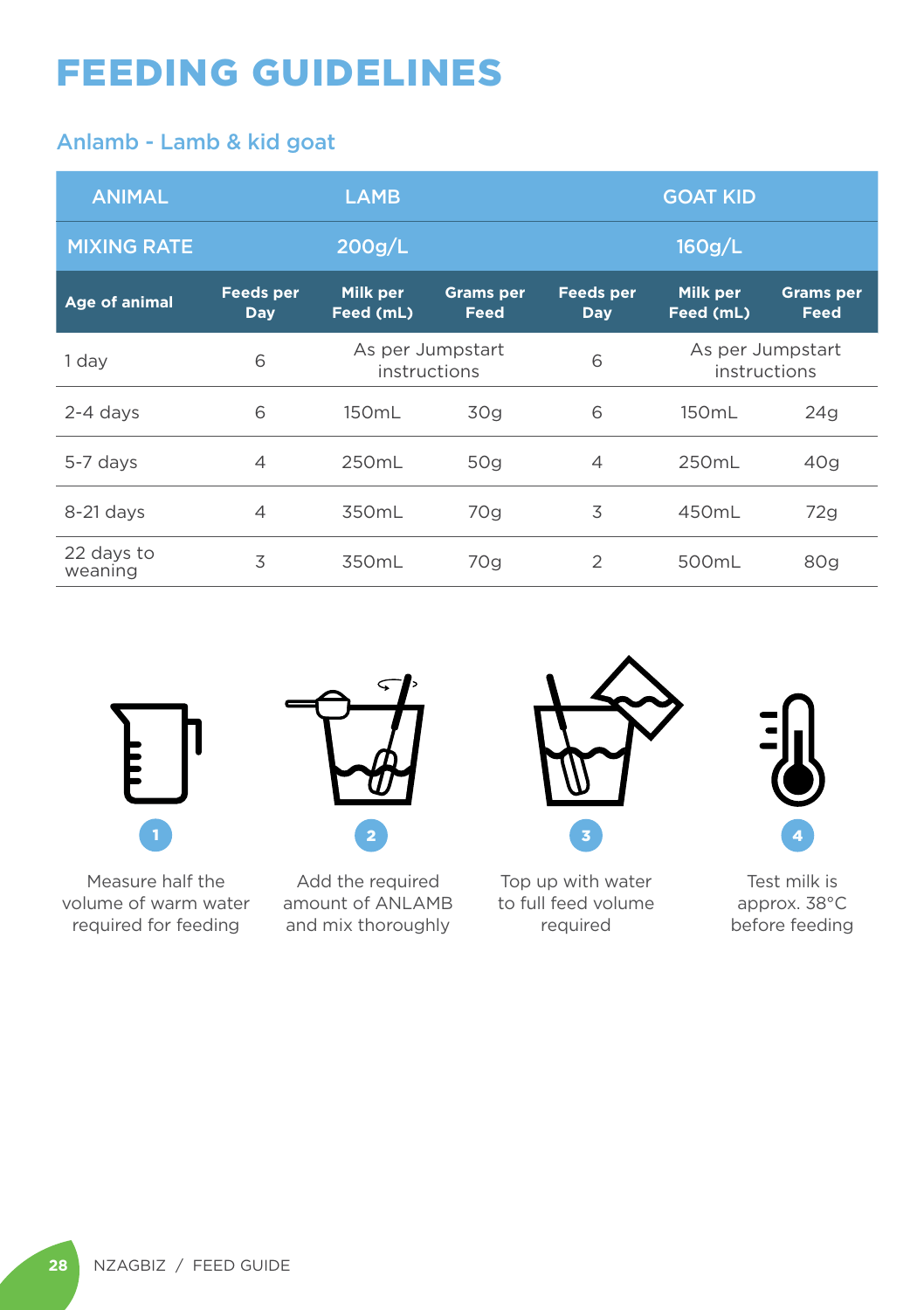### Ankid

| Age                   | <b>Feeds per Day</b> | Milk per Feed                              | <b>Grams per Feed</b> |
|-----------------------|----------------------|--------------------------------------------|-----------------------|
| <b>MIXING RATE</b>    |                      | 175g/L                                     |                       |
| 1 day                 | 6                    | Colostrum or as per Jumpstart instructions |                       |
| $2-4$ days            | 4                    | 150mL                                      | 26q                   |
| 5-7 days              | 3                    | 200mL                                      | 35g                   |
| 8-14 days             | 3                    | 250mL                                      | 43q                   |
| 15-21 days            | 3                    | 350mL                                      | 62g                   |
| 22 days to<br>weaning | $\overline{2}$       | 475mL                                      | 83g                   |



Measure half the volume of warm water required for feeding



Add the required amount of ANKID and mix thoroughly



Top up with water to full feed volume required

Test milk is 38-40°C before feeding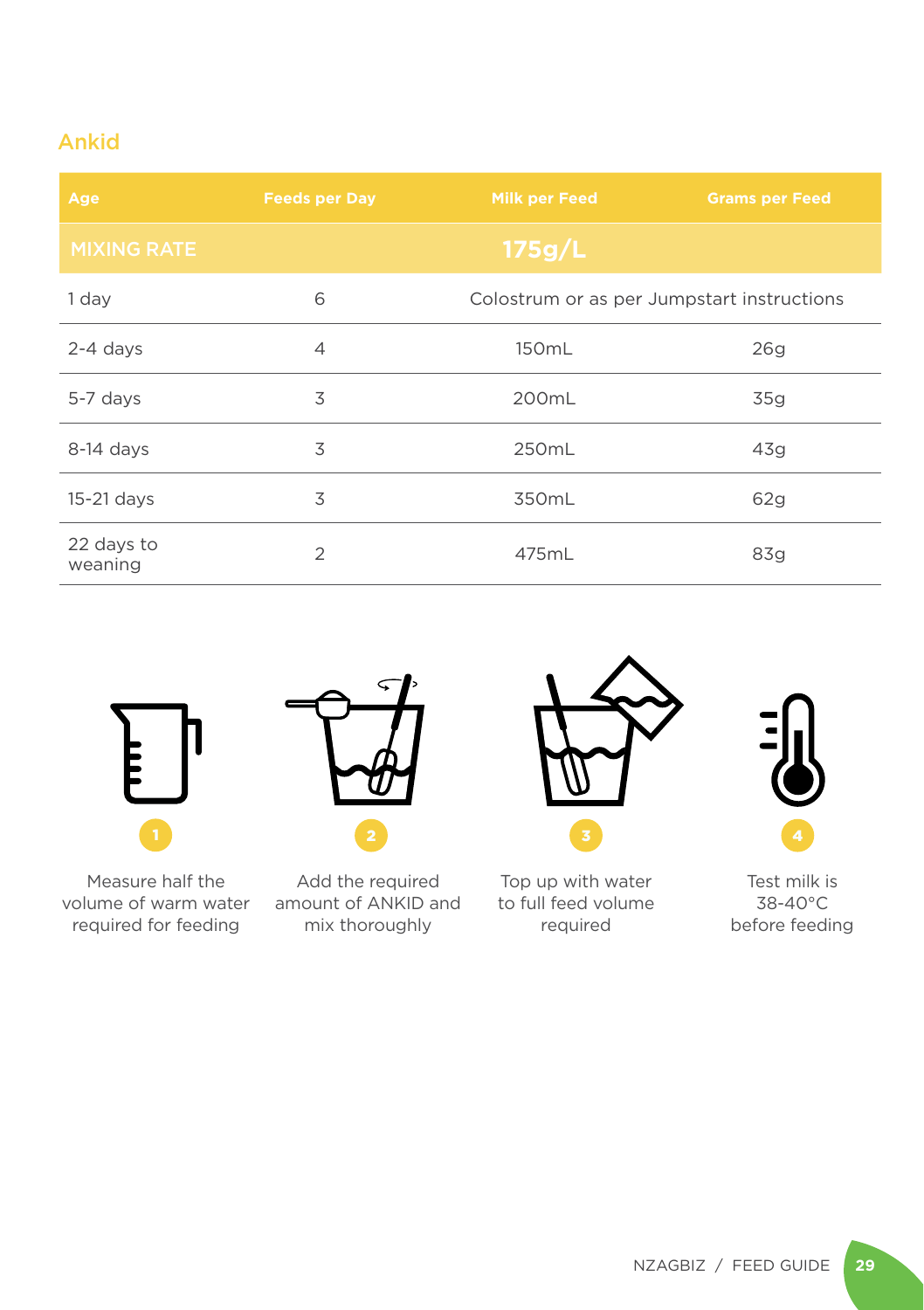### CONSIDERATIONS WHEN FEEDING MILK REPLACER

- Mix milk powder prior to feeding, but not the day before as settling can occur and milk can be affected by bacterial growth
- Store opened bags of milk powder in a dry, cool, rodent-free environment to avoid contamination or spoiling
- Mix powder thoroughly in fresh, clean, warm water
- Use a digital thermometer to ensure correct temperatures (38-40°C)
- Warm milk should be used as energy will be consumed heating cold milk up to blood temperature for digestion
- Rinse and clean all equipment after every feed and disinfect equipment regularly
- Ensure teats are not damaged, to minimise rapid consumption of milk, or blocked causing feeding issues and bullying within the group
- Increase feeding levels in stages, making changes over time to allow young animals to adjust and to avoid health issues such as nutritional scours
- To avoid digestive troubles, consistency of feeding is important, in terms of time, concentration and daily allowance
- When using automatic feeders ensure they are set up correctly to avoid over feeding, unless a true ad-lib system is adapted. Ensure they are cleaned and calibrated weekly.
- NZAgbiz milk replacers can be used in automatic feeders, including on-demand (ad-lib) feeders and those with controlled intakes
- Ensure that clean water and good-quality solid feed is always available (e.g. concentrate starter diets, forage-based starter diets, good-quality pasture)

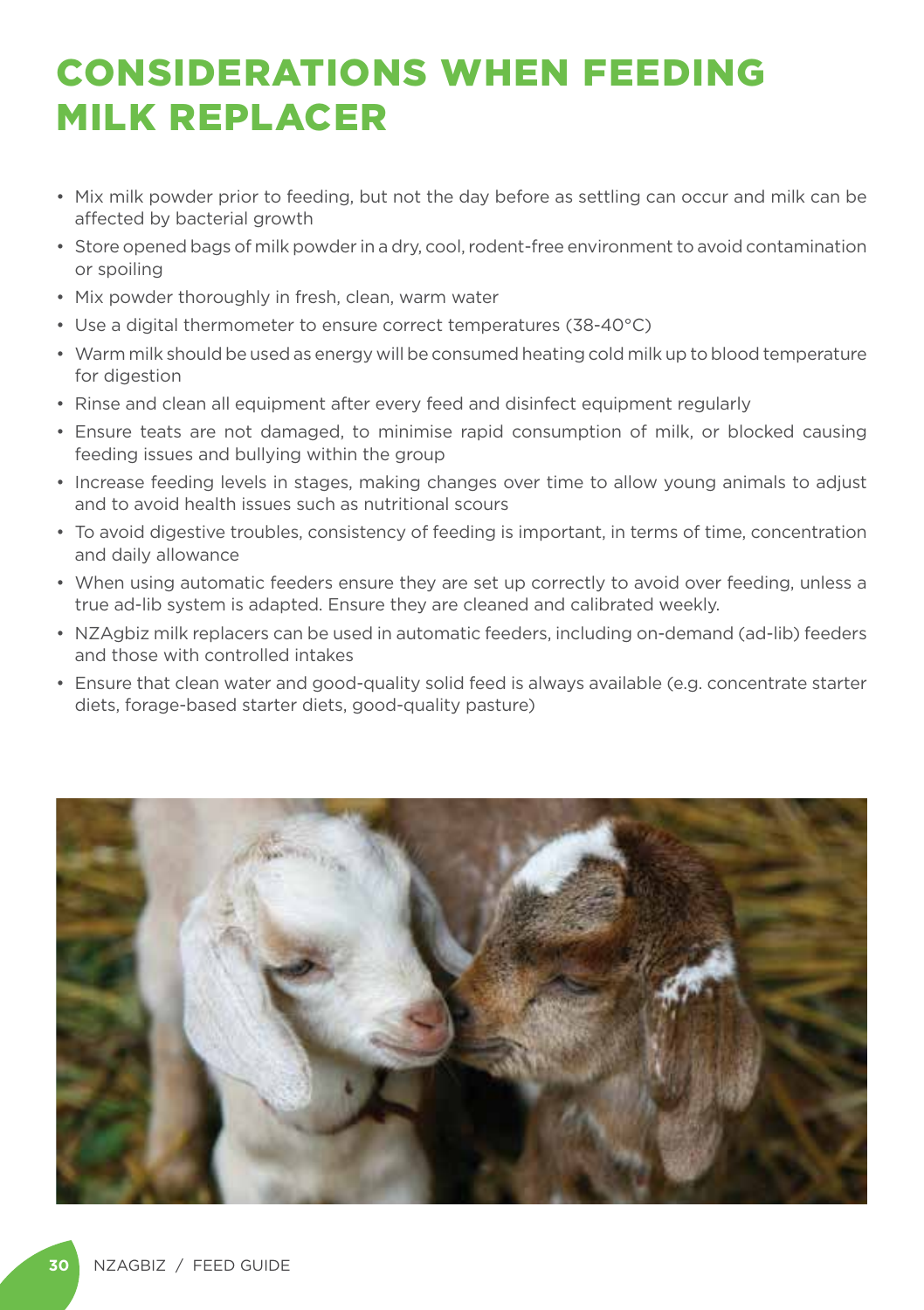### FURTHER READING

- 1. McCoard SA, Cristobal-Carballo O, Knol FW, Heiser A, Khan MA, Hennes N, Johnstone P, Lewis S, Stevens DR. Impact of early weaning on small intestine, metabolic, immune and endocrine system development, growth and body composition in artificially reared lambs. J. Anim. Sci. 98(1). Doi:10.1093/jas/skz356 (2020).
- 2. Cristobal Carballo O, Khan MA, Knol FW, Lewis SJ, Stevens DR, Laven RA, McCoard S. Impact of weaning age on rumen development in artificially reared lambs. J. Anim. Sci. 97:3498-3510 (2019).
- 3. Stevens D, Knol FW, Neiper BA & McCoard SA. Post-weaning performance of East Friesian cross ewe lambs grazing ryegrass or plantain-based pastures after rearing on two contrasting diets. J. NZ Grasslands 79, 49-54 (2017).
- 4. McCoard S, Sales F & Sciascia Q. Invited review: Impact of specific nutrient interventions during mid-to-late gestation on physiological traits important for survival of multiple-born lambs. Animal 11, 1727-1736 (2017).
- 5. Jensen AC, Khan MA, Knol FW, Peterson SW, Morel PCH, McKenzie C, Stevens DR, McCoard SA. 2017. How does feeding meal affect growth of artificially reared East Friesian-cross dairy lambs? Proceedings of the New Zealand Society of Animal Production 77:13-17
- 6. Nieper BA, Khan MA, Ganesh S, Knol FW, Peterson SW, Stafford KJ, Stevens DR, McCoard SA. 2017. The effects of early access to meal on the behaviour of artificially reared dairy lambs. Proceedings of the New Zealand Society of Animal Production 77: 18-22.
- 7. Steele MA, Penner GB, Chaucheyrae-Durand F, Guan LL. 2016. Development and physiology of the rumen and the lower gut: Targets for improving gut health. J. Dairy Sci. 99:4955-4966.